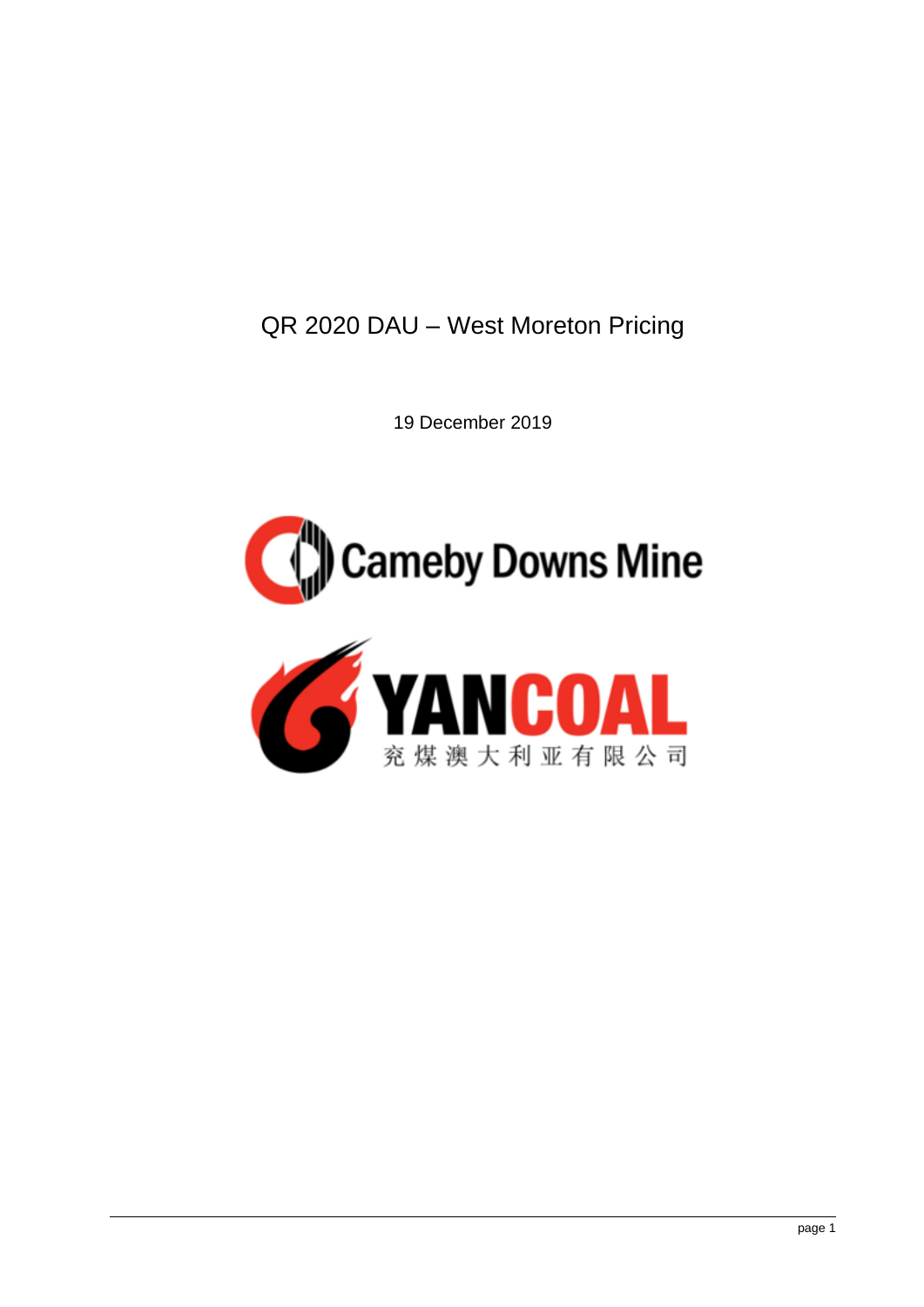# **Contents**

| 1                 |                                                                | <b>Executive Summary</b>                                                         | 3              |
|-------------------|----------------------------------------------------------------|----------------------------------------------------------------------------------|----------------|
|                   | 1.2                                                            | A building blocks price is not affordable                                        | 3              |
|                   | 1.3                                                            | Commercial negotiations cannot be relied on to produce an affordable tariff      | 4              |
|                   | 1.4                                                            | Need to correctly estimate the affordability level                               | 4              |
|                   | 1.5                                                            | An affordability based tariff needs to be part of an appropriate wider framework | 4              |
| $\mathbf{2}$      | Overview of Yancoal's Proposal for Appropriate Tariff Setting  |                                                                                  |                |
|                   | 2.1                                                            | Reference Tariff and Loss Capitalisation Methodology                             | 6              |
|                   | 2.2                                                            | Comparison to QR Proposal                                                        | $\overline{7}$ |
| 3                 | The context of the 'low volume' scenario                       |                                                                                  |                |
|                   | 3.1                                                            | Status of New Acland Stage 3 Project                                             | 8              |
|                   | 3.2                                                            | Affordability for Cameby Downs is required for the tariff to be appropriate      | 9              |
|                   | 3.3                                                            | At an affordability based tariff - Yancoal (not just QR) is bearing risk         | 9              |
| 4                 |                                                                | It cannot be assumed that an affordable tariff will be negotiated                | 10             |
| 5                 |                                                                | An affordable reference tariff is preferable to relying on arbitration           | 10             |
| 6                 |                                                                | What is the level of affordability for Cameby Downs?                             | 11             |
|                   | 6.1                                                            | Cameby Downs affordability                                                       | 11             |
|                   | 6.2                                                            | Relevance of QR's cash costs                                                     | 13             |
| 7                 | <b>Appropriate Features of Loss Capitalisation Methodology</b> |                                                                                  |                |
|                   | 7.1                                                            | Overview                                                                         | 13             |
|                   | 7.2                                                            | Ensuring that new volume is not disincentivised                                  | 14             |
|                   | 7.3                                                            | <b>Treatment of Additional Revenue</b>                                           | 15             |
|                   | 7.4                                                            | Premiums                                                                         | 16             |
|                   | 7.5                                                            | Conclusions                                                                      | 16             |
| 8                 | <b>Calculating the Ceiling Price</b>                           |                                                                                  | 17             |
|                   | 8.1                                                            | Costs Allowances and Capex / Tariff Building Blocks                              | 17             |
|                   | 8.2                                                            | Allocation to coal                                                               | 18             |
|                   | 8.3                                                            | Weighted average cost of capital                                                 | 18             |
| 9                 |                                                                | <b>Responses to other QCA Questions</b>                                          | 19             |
| 10                |                                                                | <b>Conclusion</b>                                                                | 19             |
| <b>Schedule 1</b> |                                                                |                                                                                  | 21             |
|                   |                                                                | Appropriateness of an affordability based tariff                                 | 21             |
| <b>Schedule 2</b> |                                                                |                                                                                  | 24             |
|                   |                                                                | Why negotiation cannot be relied up to reach the appropriate tariff              | 24             |
| <b>Schedule 3</b> |                                                                |                                                                                  | 26             |
|                   |                                                                | Responses to Other QCA Questions                                                 | 26             |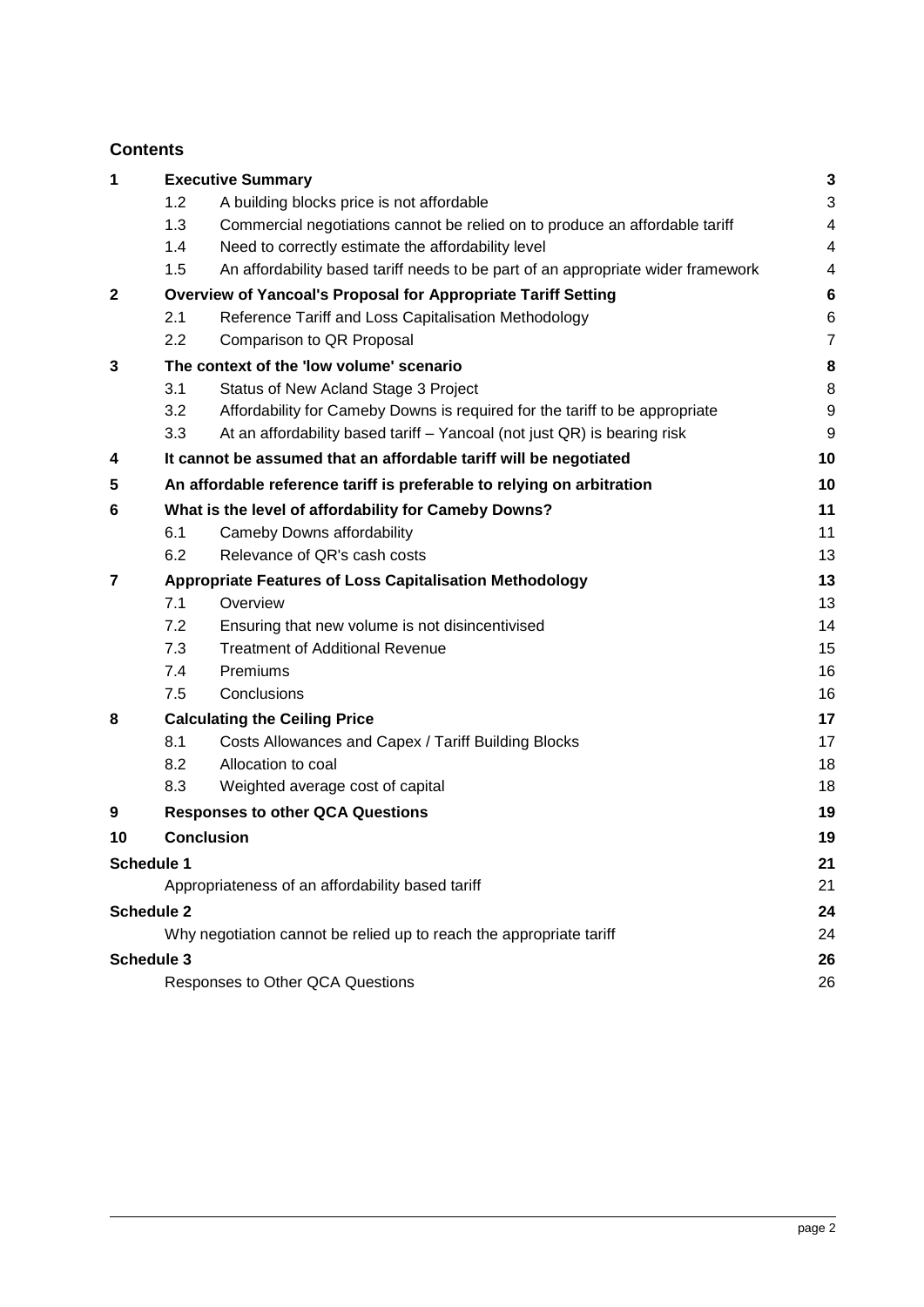# <span id="page-2-0"></span>**1 Executive Summary**

This submission is made on behalf of Yancoal Australia Limited (*Yancoal*), in its capacity as operator of the Cameby Downs mine, located on Queensland Rail's (*QR*), West Moreton rail network.

It responds specifically to:

- (a) the QCA's 'West Moreton coal pricing approach discussion paper' of 24 October 2019 (the *QCA Paper*); and
- (b) QR's submission of 22 November 2019 (*QR Low Volume Tariff Submission*).

### <span id="page-2-1"></span>**1.2 A building blocks price is not affordable**

Yancoal has provided views on the issue of the appropriate approach to West Moreton tariffs in the 'low volume' scenario previously, both:

- (a) in the process considering QR's 2020 draft access undertaking (the *2020 DAU*) including through Yancoal's 11 July and 27 September 2019 submissions made since the QCA's Draft Decision on the 2020 DAU (the *Draft Decision*); and
- (b) in the process considering QR's 'Review Event' and reference train service draft amending access undertaking, including through Yancoal's 22 October 2019 submission.

However, Yancoal acknowledges that the delays in approvals for New Acland Stage 3 have now reached the point where, for at least the initial part of the term of 2020 DAU, it is clear that a 'low volume scenario' will eventuate. It is equally clear that a traditional building blocks approach to determining pricing at that volume would result in tariffs substantially in excess of what is affordable.

There remains hopes of volumes returning part way through the 2020 DAU term and the notional price which would be derived from a building blocks approach thereby returning to below the affordability level (potentially producing a profile like that shown below).



However, it is critical to the prospects of volumes recovering like that in the future, that pricing is set at a level that is affordable for Cameby Downs (as the remaining coal producer) in the meantime.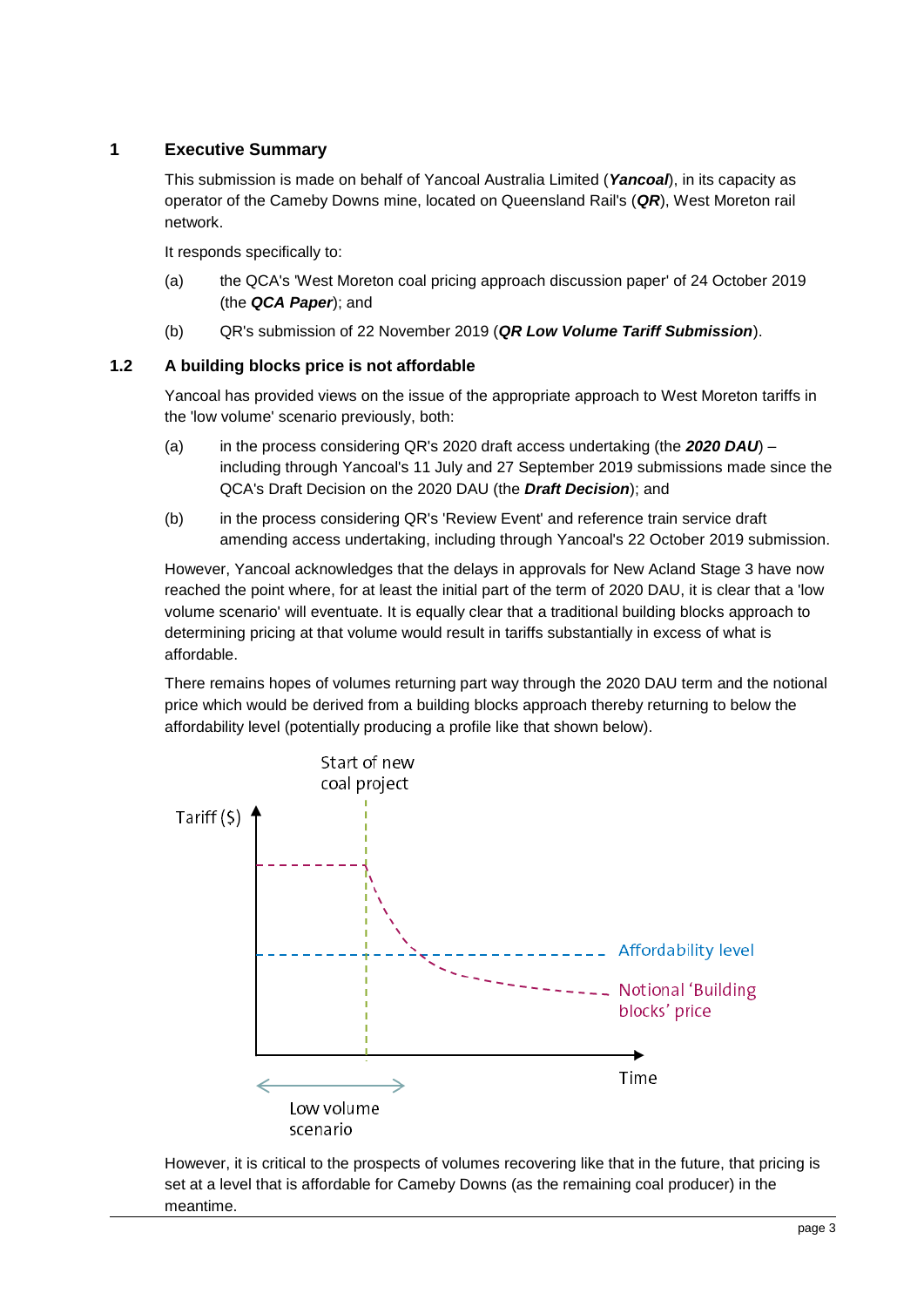The QR Low Volume Tariff Submission acknowledges that is the case, such that the main issue the QCA needs to determine in setting the tariff is the level of affordability.

### <span id="page-3-0"></span>**1.3 Commercial negotiations cannot be relied on to produce an affordable tariff**

While a negotiate/arbitrate model was raised in the QCA Paper, it is not supported by either Yancoal or the QR Low Volume Tariff Submission (or to Yancoal's knowledge any other stakeholder).

Yancoal is strongly of the view that the only way that an affordable tariff will arise is through the QCA setting a reference tariff at the level of affordability. That is the case as:

- (a) Cameby Downs has an existing access agreement which automatically involves QR charging reference tariffs through to **and** and
- (b) there is no evidence to suggest that QR has the incentive or ability to agree affordable access charges with Cameby Downs or future access seekers.

While, in the abstract, it might be assumed that a monopolist with a low volume outlook might be incentivised to provide an affordable tariff to retain or grow volumes, the evidence does not reflect that being likely to occur. In particular:

- (i) while Yancoal's initial submissions in the 2020 DAU process expressed hope that Yancoal would be able to commercially negotiate an affordable tariff with QR in a 'low volume' scenario, attempts to do so have failed;
- (ii) both parties have now requested a QCA approved reference tariff instead;
- (iii) significant traffic has been lost from the West Moreton network including nonreference tariff grain volumes (for which it has always had pricing discretion) and the Wilkie Creek volumes, without any evident attempt by QR to changes its pricing to retain that volume; and
- (iv) QR has now submitted both a review event submission and the QR Low Volume Tariff Submission seeking tariffs well above affordability levels.

#### <span id="page-3-1"></span>**1.4 Need to correctly estimate the affordability level**

Both Yancoal and the QR Low Volume Tariff Submission support the QCA determining a reference tariff that is affordable for Cameby Downs.

However, the QR Low Volume Tariff Submission asserts that a tariff of \$25.72/'000tk is affordable. That is based on some clear misconceptions about the likely profitability of Cameby Downs across the term of the 2020 DAU.

As demonstrated in this submission, when actual cost figures and reliable future revenue projects are utilised, a tariff that reflects prevailing tariff levels is needed to be affordable for Cameby Downs.

#### <span id="page-3-2"></span>**1.5 An affordability based tariff needs to be part of an appropriate wider framework**

Where an affordability based reference tariff is adopted, Yancoal is willing to support other measures as part of a broader regulatory framework to ensure the approach is appropriate for all stakeholders including:

(a) a limited life loss capitalisation model to provide QR the prospect of recovering the difference between the affordability based tariff and what it would have earned under a notional 'building blocks' price (calculated based on appropriate WACC parameters and a reassessment of cost allowances) once volumes sufficiently recover in a reasonable timeframe; and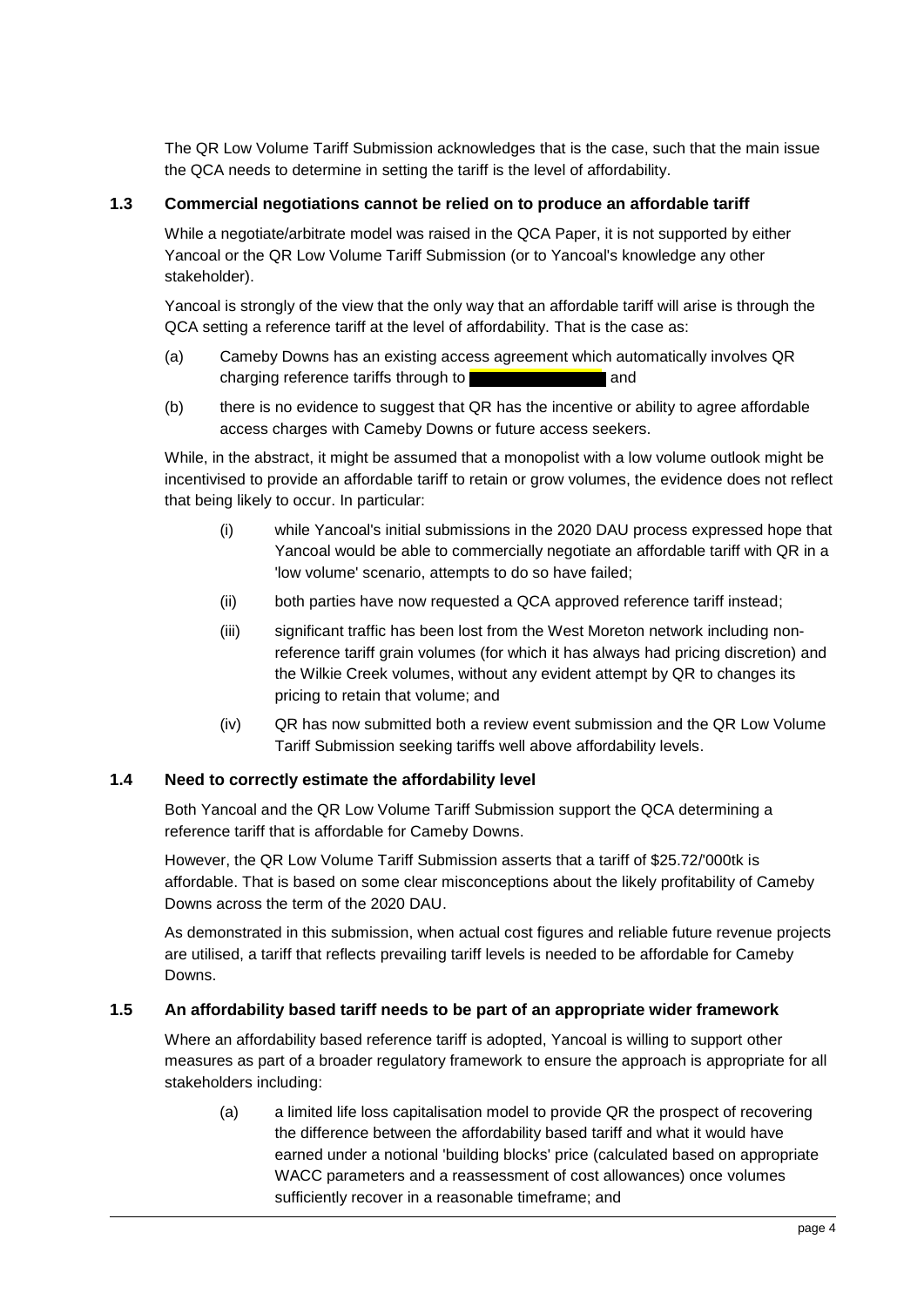(b) if the QCA considers it appropriate, QR having the ability to negotiate access charges at lower levels for future volumes during the term of the 2020 DAU to enhance the prospects of greater volumes on the network (subject to arrangements that ensure that is appropriately taken into account in the loss capitalisation calculation and done in a way that is equitable for access holders paying reference tariff based charges).

Accordingly, in addition to responding to the QR Low Volume Tariff Submission and the specific questions in the QCA Paper, Yancoal has used this submission to set out, in detail, its proposal for an appropriate tariff regime for the West Moreton system, and how that compares and contrasts to the framework proposed in the QR Low Volume Tariff Submission.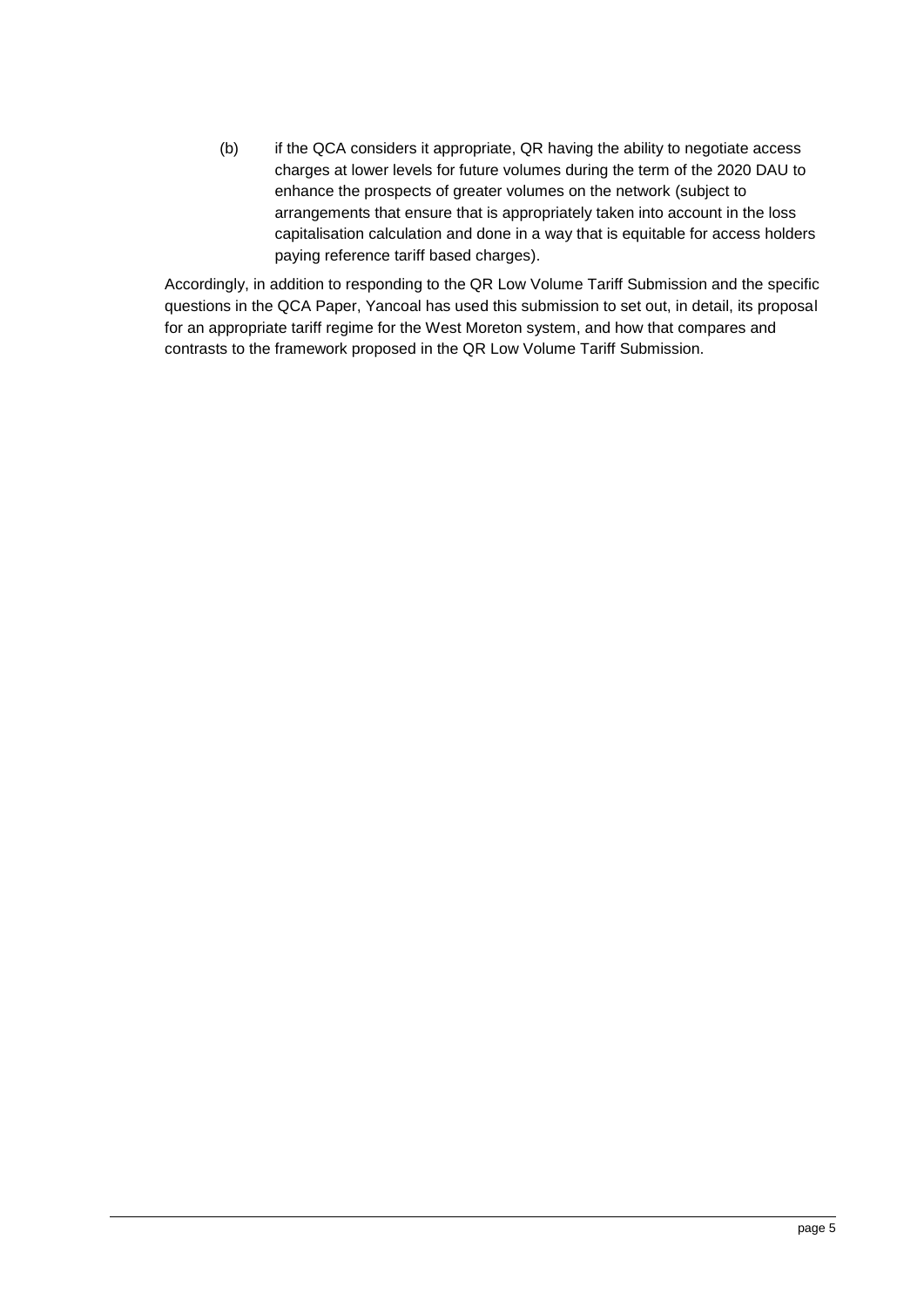# <span id="page-5-0"></span>**2 Overview of Yancoal's Proposal for Appropriate Tariff Setting**

## <span id="page-5-1"></span>**2.1 Reference Tariff and Loss Capitalisation Methodology**

Yancoal considers the appropriate West Moreton regulatory price setting would encompass an arrangement like that depicted below (assuming future volumes recover):



Yancoal considers the key characteristics of an appropriate model for West Moreton pricing are:

- (a) **a reference tariff that is set at existing tariff levels – as the affordable level for Cameby Downs** (as the remaining West Moreton user). This will be below the pure 'building blocks' based tariff', but is critical to preventing closure of Cameby Downs and keeping alive the prospects of volumes returning in the future;
- (b) **a notional 'building blocks' price continuing to be calculated for the purposes of identifying the volume of capitalised 'losses'** (as typically constituted by the difference between the access revenue achieved by QR and that which would have been achieved if the notional 'building blocks' price was charged);
- (c) **that notional 'building blocks' price being estimated based on a complete reassessment of**:
	- (i) **the efficient allowances for operations and maintenance costs based on the lower volumes anticipated**; and
	- (ii) **the efficient capital expenditure based on the lower volume anticipated**, taking into account the extent to which capital projects should be deferred and the existing regulatory asset base should be optimised;
- (d) **an adjustment of the notional 'building blocks' price where volumes on the West Moreton network increase;**
- (e) **where volumes recover to the point that the notional building blocks price falls below the affordability level, the reference tariff would stay at the affordability level to allow QR to recover previously capitalised 'losses', subject to:**
	- (i) **a 5 year limited life capitalisation methodology**, as proposed in the QCA's Draft Decision, to prevent capitalised losses ballooning to unsustainable levels if there is a long period before volumes recover;
	- (ii) **a maximum 10% cap on the premium that can be recovered above the notional 'building blocks' price** – as part of striking a balance between allowing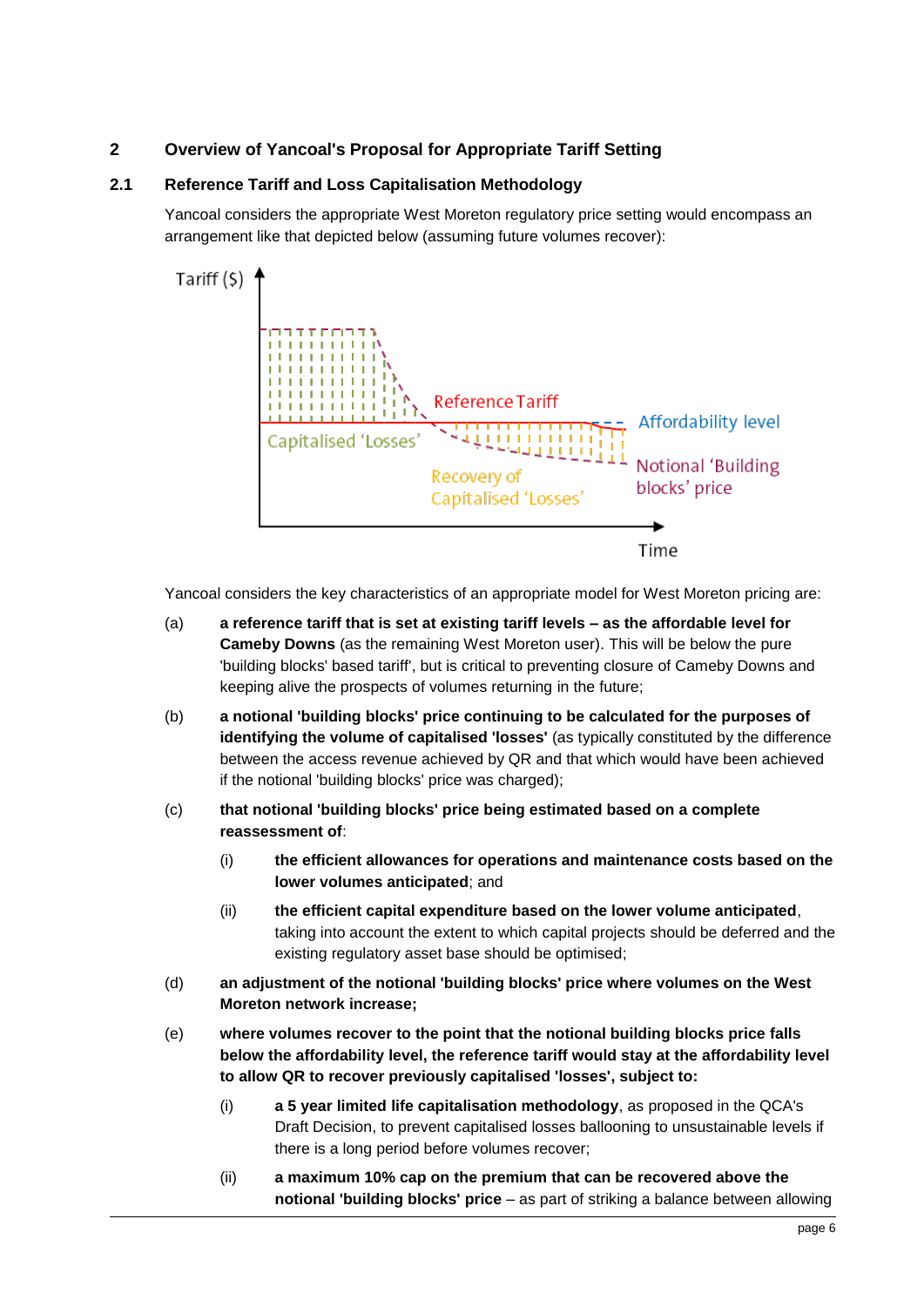recovery of capitalised losses and seeking to ensure that a continued affordability based tariff does not disincentivise new investment in future West Moreton coal production; and

### (iii) **optimisation of the regulatory asset base to occur if volumes have not materially recovered by the end of the 2020 access undertaking term**.

### <span id="page-6-0"></span>**2.2 Comparison to QR Proposal**

To assist in understanding the submissions that follow, the table below sets out Yancoal's understanding of the comparison of Yancoal's position to that proposed in the QR Low Volume Tariff Submission.

First, it is important to note there is some key elements of consensus between QR and Yancoal. In particular, there is clear agreement between Yancoal and QR that:

- (a) the appropriate form of regulation is a QCA approved reference tariff set at a level that is affordable for Cameby Downs; and
- (b) given the potential for volume to return, that it is appropriate to include a loss capitalisation methodology.

Yancoal urges the QCA to adopt that approach rather than other alternatives considered in the QCA Paper.

There is obviously a range of differences, particularly in relation to what constitutes an affordable tariff, details of the loss capitalisation methodology, and the appropriate parameters for calculating the building blocks based tariff as summarised below:

| <b>Issues</b>                                                                 | <b>Yancoal position</b>                                                                                                                                     | <b>QR Low Volume Tariff</b><br><b>Submission</b>                                                  |
|-------------------------------------------------------------------------------|-------------------------------------------------------------------------------------------------------------------------------------------------------------|---------------------------------------------------------------------------------------------------|
| <b>Form of regulation</b><br>(reference tariffs vs<br>negotiate/arbitrate)    |                                                                                                                                                             | QCA approved reference tariffs                                                                    |
| <b>How reference tariffs</b><br>are set (affordability<br>vs building blocks) | Tariffs set at level that is affordable for Cameby Downs                                                                                                    |                                                                                                   |
| <b>Affordability level</b>                                                    | Prevailing reference tariffs                                                                                                                                | \$25.72/'000 gtk                                                                                  |
| <b>Loss capitalisation</b>                                                    | Loss capitalisation calculated by difference between access charges<br>(based on affordable reference tariff) and notional building blocks<br>based charges |                                                                                                   |
| <b>Limits on loss</b><br>capitalisation /<br><b>Optimisation</b>              | Limited life capitalisation<br>(depreciated over 5 years as per<br><b>QCA Draft Decision)</b><br>Optimisation if volumes have not                           | No limits on loss capitalisation (to<br>be recovered across multiple<br>terms)<br>No optimisation |
|                                                                               | materially returned by end of<br>2020 DAU term                                                                                                              |                                                                                                   |
| <b>Recovery as volumes</b><br>rise                                            | Recalculation of building blocks<br>price as volume rises.<br>If volumes rise to the point that                                                             | Draft amending access<br>undertaking to be submitted to<br>revise tariff if volumes >4.1 mtpa     |
|                                                                               | the building blocks price is<br>below the affordable reference                                                                                              | Cap on permitted loss recovery<br>premium above building blocks to                                |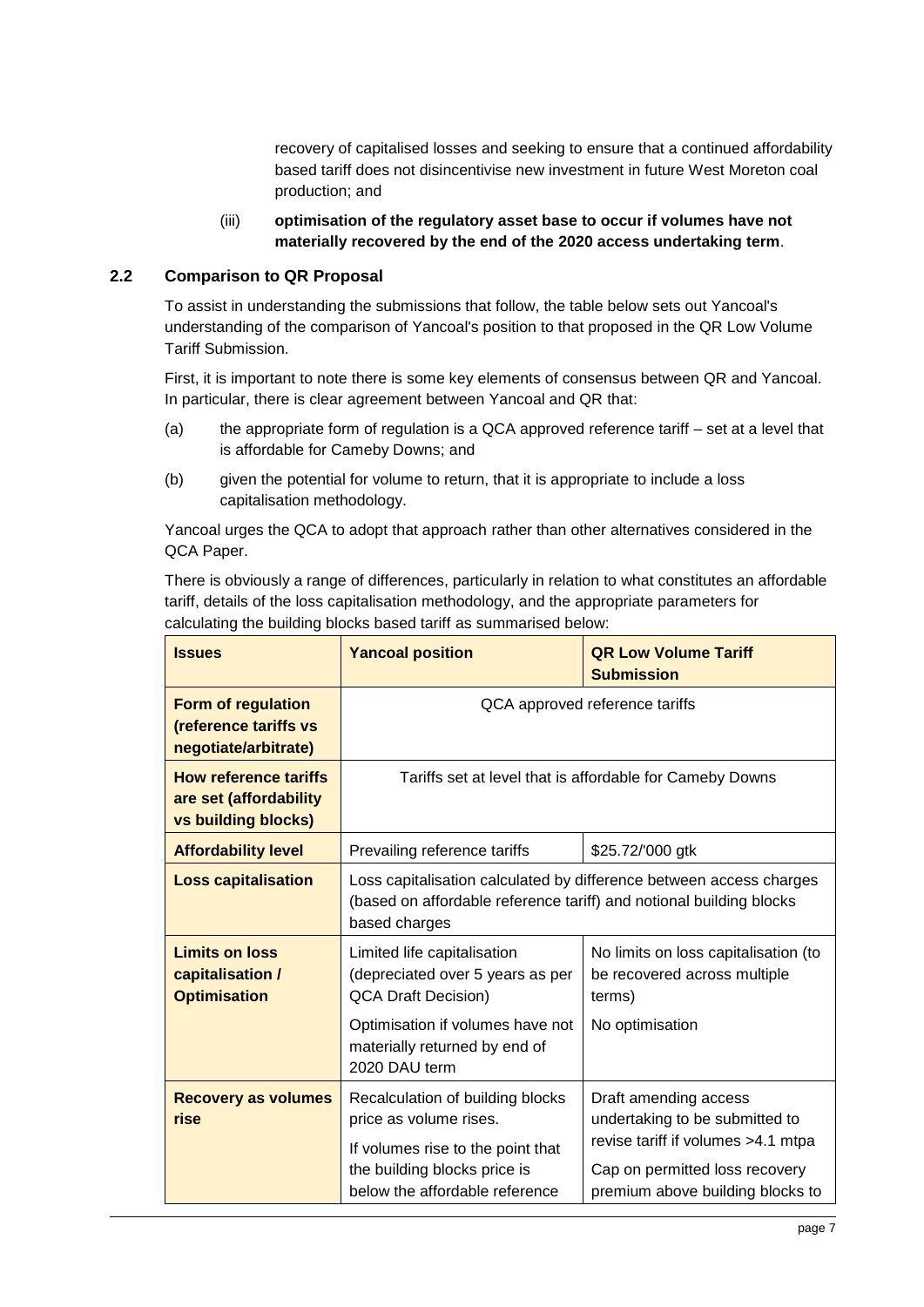|                                                                      | tariff, reference set is set at the<br>lower of the affordability point or<br>building blocks plus 10% loss<br>recovery premium                                                                                                                                 | be set as part of draft amending<br>access undertaking.                                                                                                                      |
|----------------------------------------------------------------------|-----------------------------------------------------------------------------------------------------------------------------------------------------------------------------------------------------------------------------------------------------------------|------------------------------------------------------------------------------------------------------------------------------------------------------------------------------|
| <b>Building blocks -</b><br>Opex, maintenance,<br>capital allowances | Should be fundamentally<br>reviewed, with likely reductions<br>and deferrals given uncertainty<br>of future volume outlook                                                                                                                                      | Minor reductions and deferrals.<br>No major change in asset or<br>operating strategy appropriate<br>given likelihood of volume<br>returning.<br>Estimated annual capitalised |
|                                                                      |                                                                                                                                                                                                                                                                 | losses                                                                                                                                                                       |
| <b>Building blocks</b><br>elements - WACC,<br>allocation of coal     | No less favourable than as<br>proposed in the QCA Draft<br>Decision                                                                                                                                                                                             | Other key components as per<br>previous QR submissions                                                                                                                       |
| <b>Charges below</b><br>reference tariff                             | Willing to support subject to<br>appropriate protections to<br>ensure it reduces / does not<br>exacerbate capitalised losses<br>and is supplemented with<br>measures to preserve equity for<br>existing access holders paying<br>reference tariff based charges | Not specifically addressed in the<br><b>QR Low Volume Tariff</b><br>Submission                                                                                               |

## <span id="page-7-0"></span>**3 The context of the 'low volume' scenario**

In determining the appropriate regulatory framework it is important to be clear about what the 'low volume' scenario actually involves.

### <span id="page-7-1"></span>**3.1 Status of New Acland Stage 3 Project**

As is a matter of public record (and as discussed in QR's review event submissions), New Hope has not yet received the mining lease or associated water licence required for it to commence development of the New Acland Stage 3 project.

Yancoal understands that the Oaky Coal Action Alliance has applied for special leave to appeal to the High Court in relation to the latest Queensland Court of Appeal decision in relation to the project, such that further delay in obtaining those approvals is likely.

It is also evident from New Hope's actions, including in granting redundancies, reducing its contracted access rights, being reported to have notified domestic customers it would cease supply from June 2020 and

that New Hope's coal volumes are now definitely declining.

There would also be anticipated to be a period of time from receiving approvals before first coal production from New Acland Stage 3 would commence (for construction and preparation activities).

Accordingly, Yancoal's understanding is that based on the time it would take for the New Acland Stage 3 project to ramp up to full production levels, it is likely that we are now past the point where, even if the approvals were now granted immediately, New Hope would be able to continue material production from its existing mining lease while that project is developed.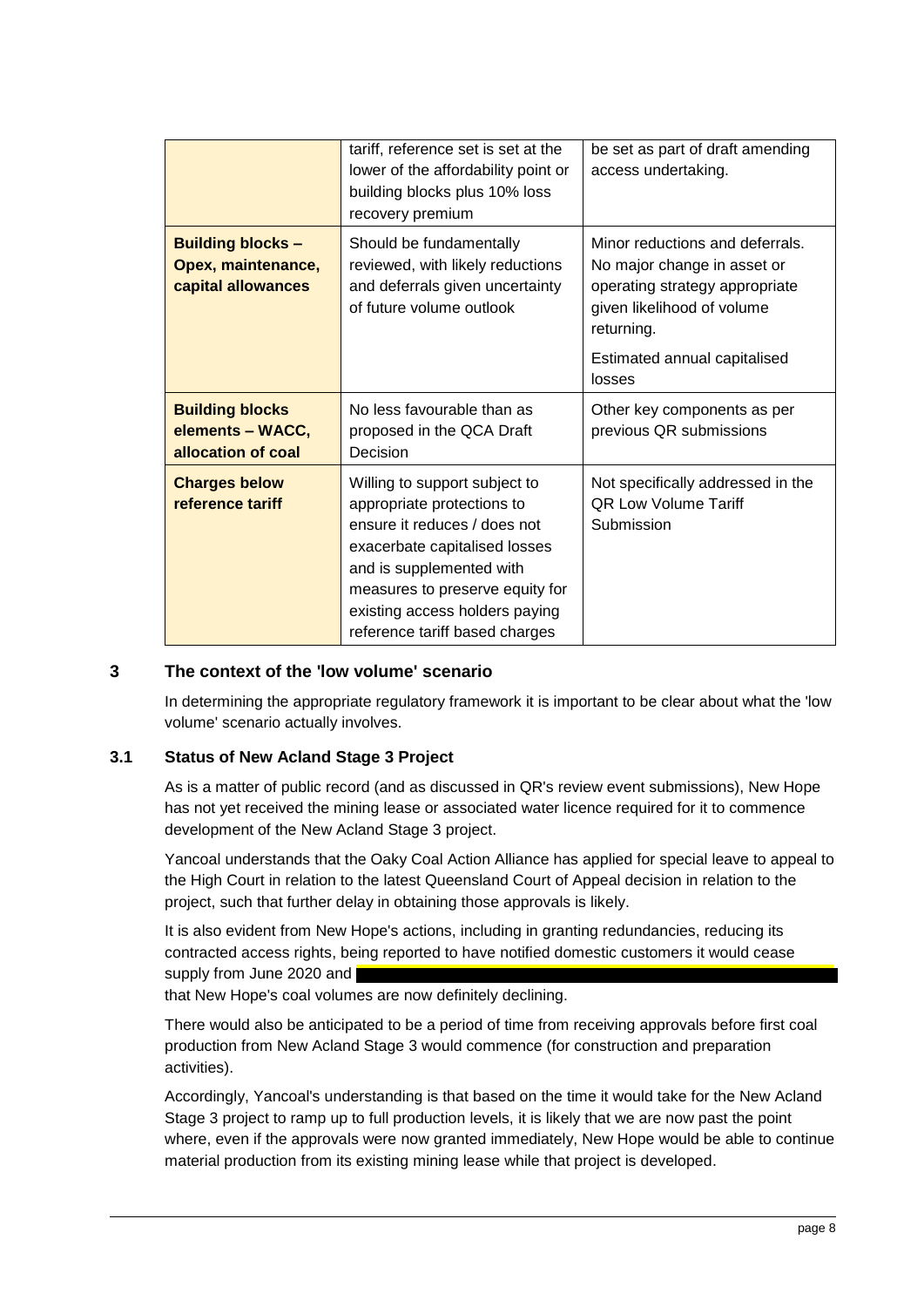The current status of the New Acland Stage 3 project therefore confirms the importance of West Moreton pricing being set in a way which meets the dual purpose of:

- (a) being affordable for Cameby Downs for as long as there is no production from New Acland; and
- (b) incentivising contracting of future volume for this project if it is developed (or an expansion of Cameby Downs or any other new project).

#### <span id="page-8-0"></span>**3.2 Affordability for Cameby Downs is required for the tariff to be appropriate**

It follows from the above that a low volume scenario is likely to reflect a 2.1 mtpa production scenario in which, at least for the initial part of the 2020 DAU term, Cameby Downs is the only West Moreton coal mine that remains in operation.

Consequently, the affordability of the access charges *for Cameby Downs* in this scenario is absolutely critical to the economic viability of the West Moreton coal supply chain. If access charges are not affordable for Cameby Downs such that Cameby Downs will cease production, either:

- (a) the West Moreton network will close; or
- (b) the State will have to fund millions of dollars that are currently commercially funded by coal access rights on the West Moreton and Metropolitan network in order to keep the line open (over \$100 million based on QR's most recently published below rail financial statements).

A tariff that is not affordable for Cameby Downs will strand QR's investment in the network and, even if the State kept the line open for the minor use by other traffics, QBH's investment in its Port of Brisbane coal terminal and Aurizon's investment in rolling stock specific to the West Moreton coal haulage task would be stranded. An unaffordable tariff for Cameby Downs is clearly not appropriate in those circumstances.

By contrast, if access charges are affordable such that Cameby Downs will continue production, then it creates the potential for volumes on the line to recover, most likely through an expansion of Cameby Downs and/or New Hope's investment in New Acland Stage 3 project following receipt of approvals.

As a result, appropriateness in a low volume scenario is clearly a function of affordability *for Cameby Downs* – not a tariff derived from a building blocks methodology (that might provide appropriate pricing at higher long term volume levels). The QR Low Volume Tariff Submission confirms QR's agreement with that position, such that this is not anticipated to be contentious.

However, for completeness, further analysis of why an affordability based tariff is appropriate for inclusion in the 2020 DAU having regard to the factors in section 138(2) of the *Queensland Competition Authority Act 1997* (Qld) is included in [Schedule](#page-20-0) 1.

## <span id="page-8-1"></span>**3.3 At an affordability based tariff – Yancoal (not just QR) is bearing risk**

The QR Low Volume Tariff Submission notes that, under a loss capitalisation model, QR is taking 'all risk on future demand'.

Yancoal acknowledges that QR is assuming a reasonable degree of risk in relation to future volumes, but that is also clearly appropriate in these circumstances. Yancoal strongly agrees with the conclusion in the Draft Decision on the 2020 DAU that *'it is not reasonable to expect the current customers to have an unlimited obligation to underwrite what is, in effect, Queensland Rail's long-term business development plan*.' It is not appropriate for Yancoal, to bear all of the volume risk of other users which it has no ability to control or mitigate or even respond to in the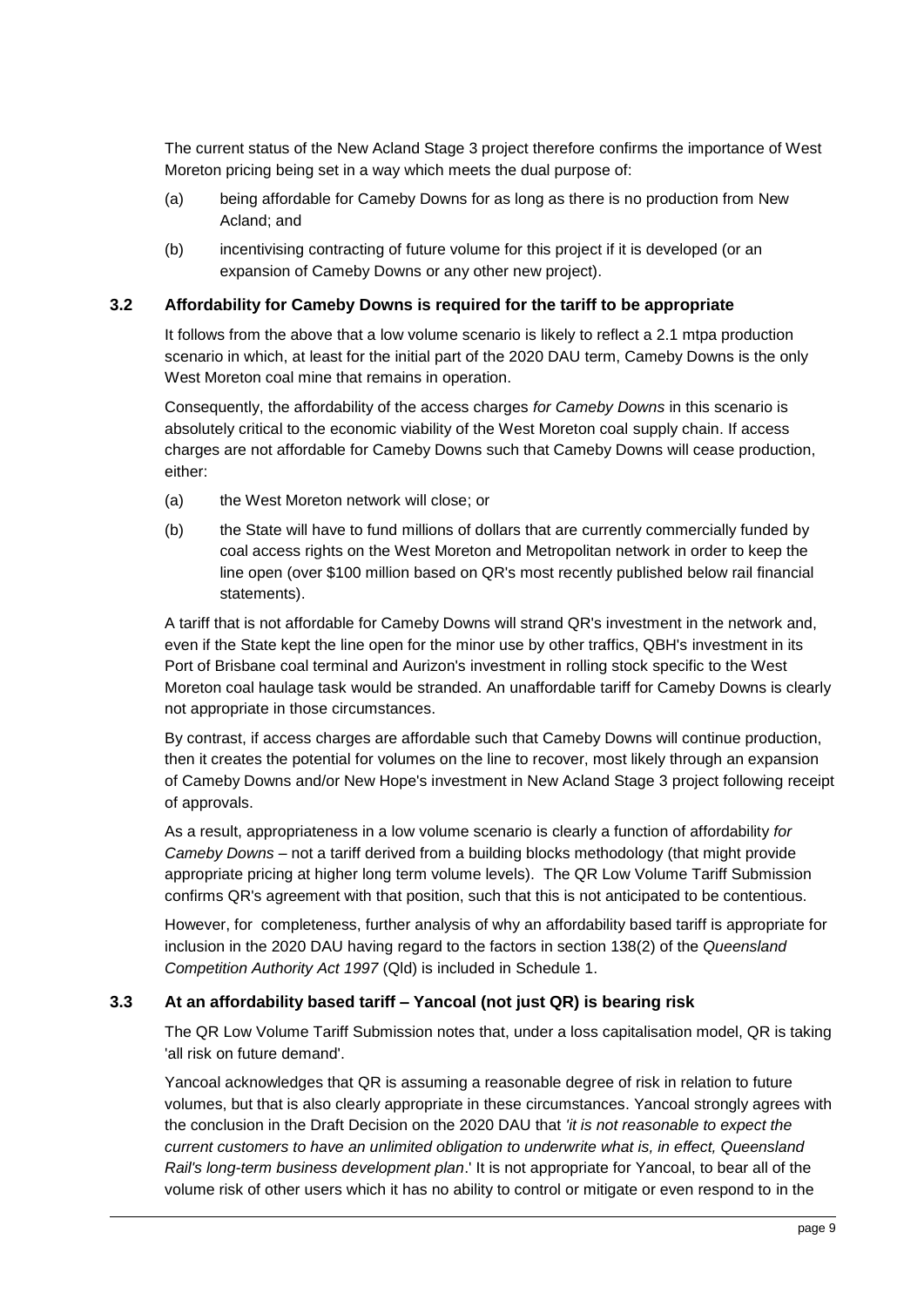way QR can (through different pricing approaches, deferring expenditure and reducing operating and maintenance costs).

However, it should not be forgotten that by paying an affordability based tariff, Yancoal is by definition paying a tariff that leaves Cameby Downs as, at best, being a very marginal project until volumes return. In fact, assuming existing tariff levels (which Yancoal is willing to accept as affordable),

Yancoal would not invest in a project today based on such an outlook, and the decline in volumes is not an outcome of any act or omission of Yancoal. Accordingly, it is evident that Yancoal is also bearing a significant portion of the volume risk.

## <span id="page-9-0"></span>**4 It cannot be assumed that an affordable tariff will be negotiated**

The QCA Paper appears to suggest that a possible approach to achieve an affordability based tariff would be to set a reference tariff based on the traditional building blocks methodology as a ceiling price, with the intention of QR being able to negotiate access charges below that level.

It is noteworthy that neither QR or any other stakeholder has supported that approach.

Yancoal considers it would be flawed to assume that the parties would be able to resolve an affordable tariff through commercial negotiations given the drastic consequences of tariffs not being set at an affordable level.

That follows for three key reasons:

- (a) as discussed in the responses to the QCA Questions in [Schedule](#page-25-0) 3, Cameby Downs will contractually be automatically obliged to pay the reference tariff under its existing access agreement;
- (b) all past evidence suggests that QR will not have the incentive or ability to negotiate affordable pricing with Cameby Downs or any future access seeker to retain or promote greater volumes on the West Moreton network; and
- (c) there is no reason to suggest that position is likely to change in the future.

Further analysis of those reasons is set out in [Schedule](#page-23-0) 2.

## <span id="page-9-1"></span>**5 An affordable reference tariff is preferable to relying on arbitration**

The remaining question is whether an affordable tariff is better achieved through a reference tariff (as supported by Yancoal and the QR Low Volume Tariff Submission) or arbitration (as raised in the QCA Paper).

Yancoal considers that an affordability based reference tariff is highly preferable as:

- (a) arbitration will introduce unnecessary cost and expense for individual access holders and access seekers (which are highly likely to eventuate given the very low prospects of a commercial resolution based on the evidence discussed in [Schedule](#page-23-0) 2);
- (b) a reference tariff will ensure there is affordable pricing for additional access which it would not make commercial sense to arbitrate in respect of (such as ad-hoc services or temporary additional services for a surge in production) – which should be incentivised;
- (c) the QCA has already given significant thought to tariff arrangements in this undertaking; and
- (d) an affordable tariff will send a much clearer investment signal than a theoretical avenue to reasonable pricing via arbitration.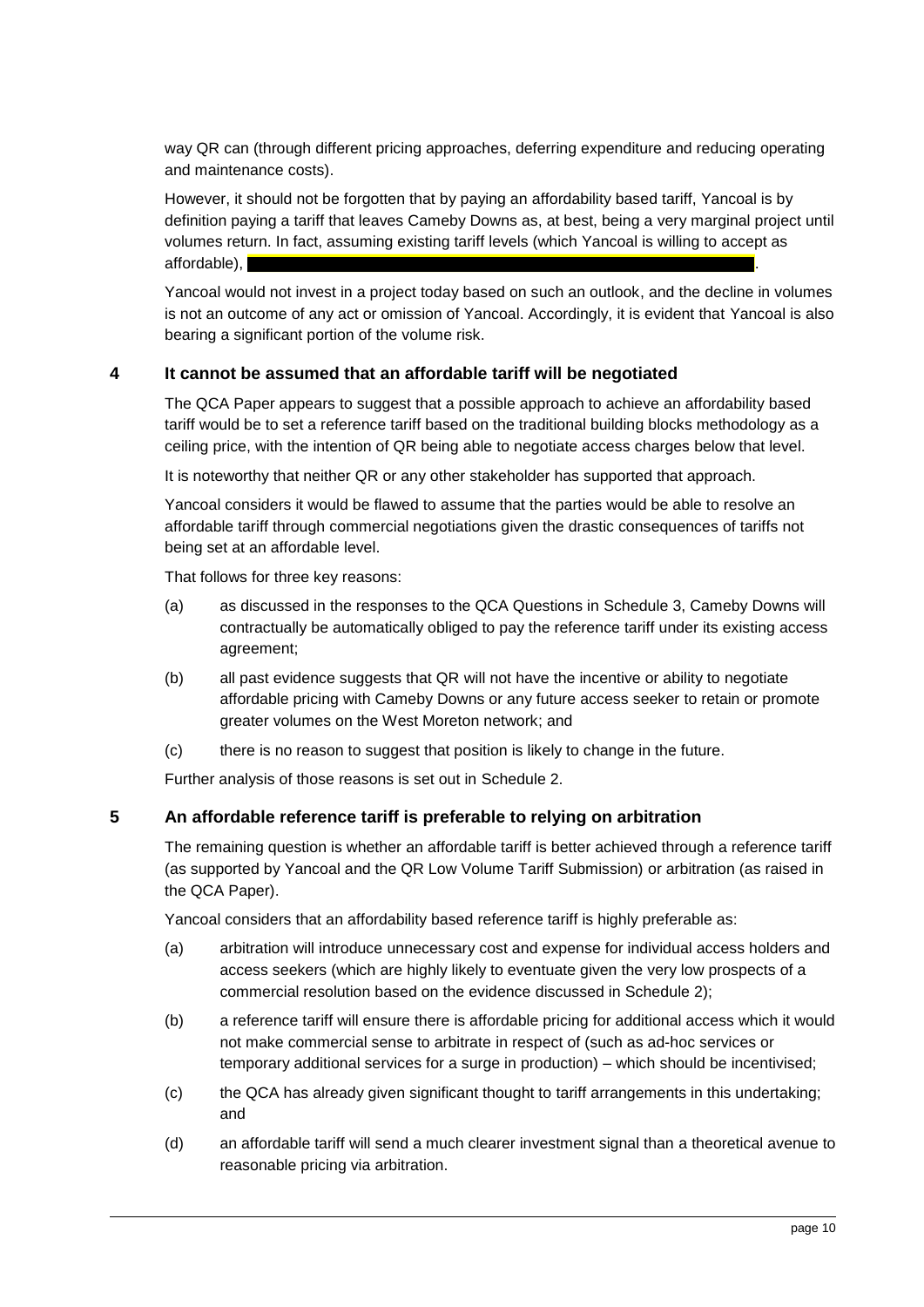However, for the reasons set out in [Schedule](#page-25-0) 3, if the QCA was (contrary to both QR and Yancoal's submissions) to consider adopting a building blocks based reference tariff, then Yancoal strongly feels that no reference tariff would be preferable due to the automatic passing through of such an unaffordable reference tariff under Yancoal's existing access agreement.

# <span id="page-10-0"></span>**6 What is the level of affordability for Cameby Downs?**

### <span id="page-10-1"></span>**6.1 Cameby Downs affordability**

While stakeholders are agreed that the appropriate reference tariff is one set at the level of affordability for Cameby Downs, Yancoal acknowledges there is a material gap between what QR and Yancoal consider reflects that level of affordability.

Yancoal agrees with the QCA's assessment in the Draft Decision that the current tariff levels can be assumed to be economically viable.

However, it strongly considers that further tariff increases above that level will not be affordable, and that the QCA's Draft Decision was correct to conclude:

*that the price derived for the high-volume scenario should form the basis of the price at lower volumes as well.* 

Based on QR's July 2019 submission (referred to in the QR Low Volume Tariff Submission again), QR's view of higher charges being affordable for Cameby Downs is based on:

- (a) a projection of the global thermal coal Newcastle FOB (6,000 kCal) price (at \$96 AUD), fixed for the entire term;
- (b) an assumption that Cameby Downs production can be sold at the level of that index,
- (c) an assumption of 0.77 USD:AUD exchange rate, fixed for the entire term; and
- (d) AME's estimate of Yancoal's costs.

Some of those represent unreasonable assumptions, and relying on those fixed assumptions to set a 5 year affordability level clearly gives rises to the risk that if those assumptions prove to be overly optimistic, the tariff will quickly become unaffordable for Cameby Downs (which has been accepted by all parties and demonstrated in this and previous Yancoal submissions to be inappropriate).

The below graph provides Yancoal's forecast of profitability (being the same graph provided in Yancoal's recent review event submissions), if it is assumed that current tariff levels are accepted as the level of affordability (as proposed by Yancoal).

That graph is based on Cameby Down's actual cost profile and current coal sales revenue projections, rather than a set of artificial assumptions. If anything, the coal sales revenue projections are now looking increasingly bullish as the spot thermal coal price has continued to fall since this data was first provided to the QCA.

It evidences the clear economic challenges presented by even the current tariff levels for Cameby Downs.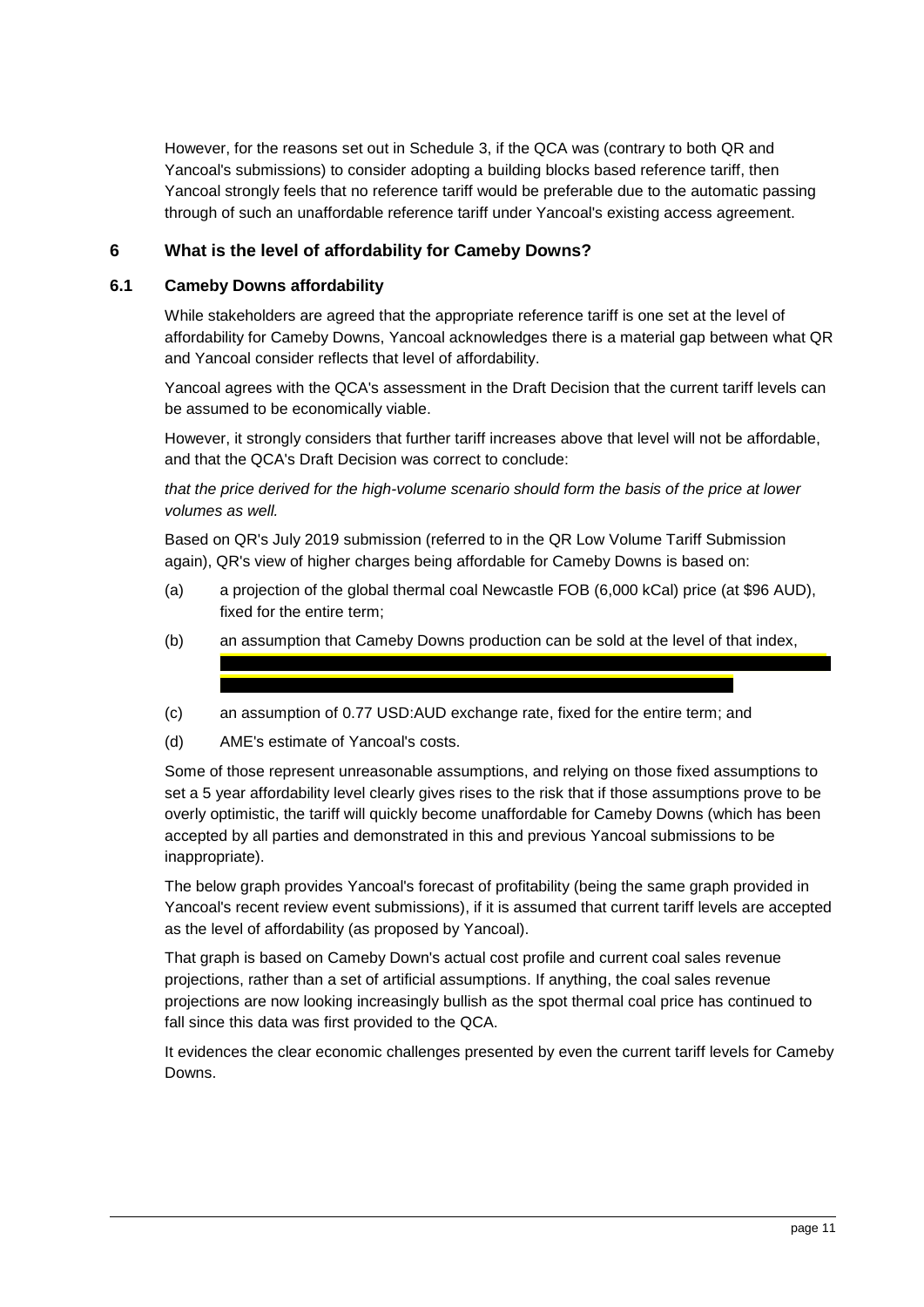

As demonstrated, even at prevailing tariff levels,

Yancoal has previously submitted that it therefore considers that the prevailing tariff levels (prior to QR's asserted review event) should be regarded as setting the absolute ceiling on the ability to pay of West Moreton users, and that remains Yancoal's view based on the latest cost and revenue projections available to it.

While Yancoal would obviously desperately like the tariffs to be lower

Yancoal accepts the QCA's view that current tariff levels are 'affordable' in the sense that Yancoal anticipates continuing to produce and continuing railing at that pricing.  $\blacksquare$ 

However, by contrast, if the \$25.72/'000 gtk tariff level proposed by QR (or even their lower \$21.81/'000 gtk proposal) is assumed, it

risks a cessation in production.

By definition, a tariff that produces significant sustained losses of that magnitude and risks closure as a result is clearly not affordable or economically viable.

QR has not provide any new information in the QR Low Volume Tariff Submission to demonstrate why the \$25.72/'000 gtk tariff is affordable and where, by contrast, Yancoal has provided clear evidence of the losses it would make at prevailing tariff levels (let alone at the tariff level QR proposes), it cannot be appropriate to assume that QR's tariff proposal would be affordable.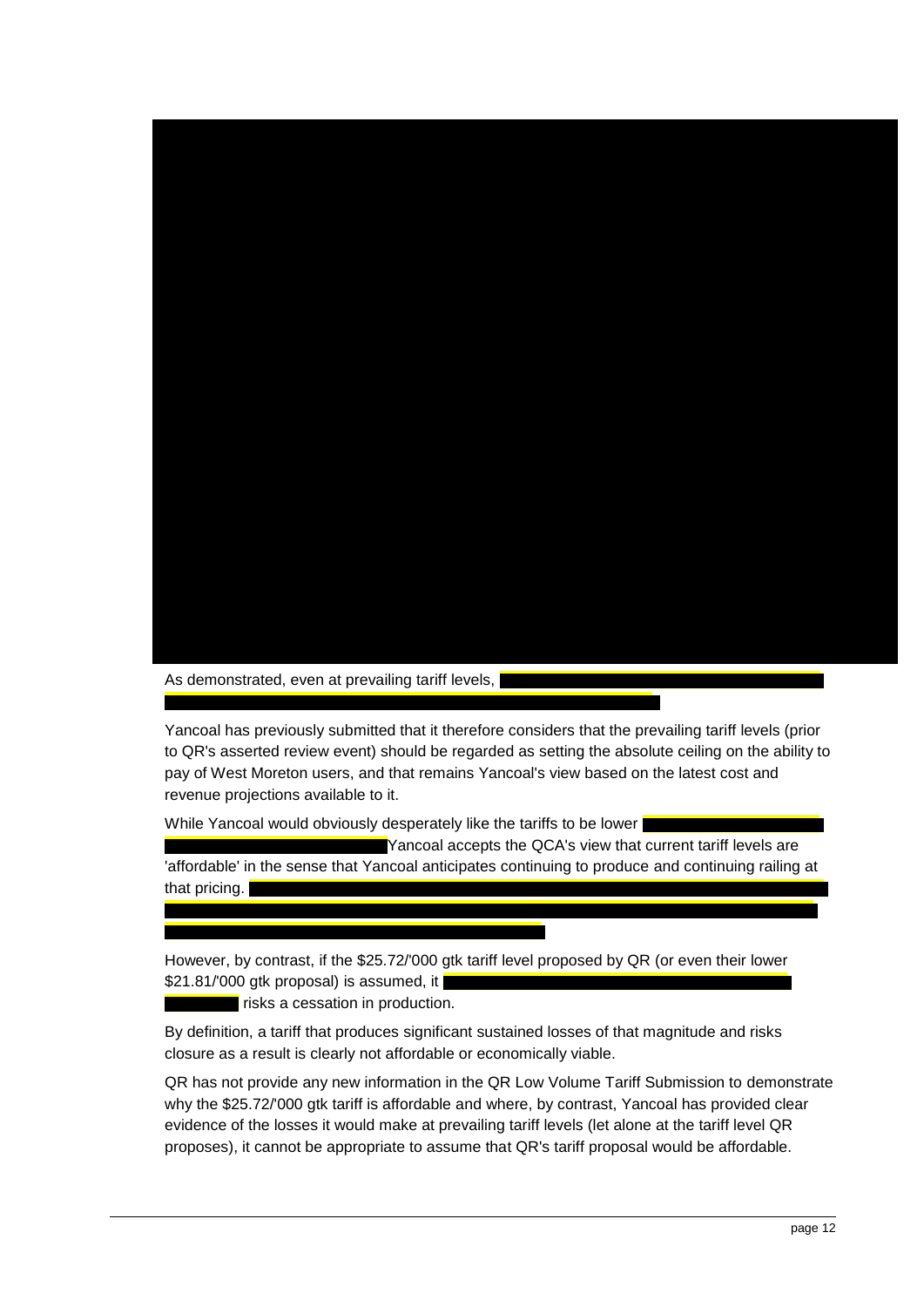## <span id="page-12-0"></span>**6.2 Relevance of QR's cash costs**

Even the QR Low Volume Tariff Submission seems to implicitly accept that what QR is really seeking is recovery of its asserted cash costs – not the \$25.72/'000 gtk suggested. For example, the QR Low Volume Tariff Submission seeks as a key principle.

*An opening reference tariff being set at a level that recovers at least Queensland Rail's 'cash costs' ie. Operating and maintenance costs of providing coal services in any year.*

QR then goes on to claim its cash costs would be recovered at a reference tariff level of \$21.81/'000 gtk.

Yancoal appreciates that its level of affordability at prevailing tariff levels (

) is below what QR claims in the QR Low Volume Tariff Submission reflects their cash costs of operations and maintenance costs. However, it is important to note that QR's claims of its cash cost levels are:

- (a) based on QR's own view of costs in the context of:
	- (i) QR largely rejecting most of the recommendations from the QCA's consultant Systra in relation to how costs could be reduced to more efficient levels; and
	- (ii) the QCA not yet having undertaking the required re-evaluation of what constitutes efficient operating and maintenance costs at the 2.1 mtpa now envisaged; and
- (b) a direct result of QR having too high a proportion of fixed costs, which would be anticipated to change over time if the decline in volume becomes sustained – such that any deficit will be short lived (as either volumes will recover or an efficient operator would rapidly restructure their cost profile).

Accordingly, Yancoal considers that, properly assessed, QR's prudency and efficient cash costs will be much closer to the affordability level for Cameby Downs.

In addition, Yancoal sees no reason why it is appropriate to set tariffs at a level in which QR is fully recovering its cash costs when Cameby Downs is not. That would result in insulating to a greater degree the party (in QR) that has the greater ability to mitigate its costs and take other actions to facilitate demand, and requiring the party (in Yancoal) which has no way of mitigating or managing volume risks arising from the business of other coal producers to absorb greater losses as a result.

Given the extensive adverse impacts which can arise by over-estimating affordability for Cameby Downs, it is important that there is very clear evidence of affordability of any increase beyond existing tariff levels – and the QR Low Volume Tariff Submission and previous QR submissions do not provide that.

Accordingly, Yancoal considers that even if it was determined that QR's efficient cash costs are at a level which would not be wholly recovered an the affordability level of existing reference tariffs, the existing tariff levels remains the appropriate level for the DAU 2020 reference tariffs.

## <span id="page-12-1"></span>**7 Appropriate Features of Loss Capitalisation Methodology**

*QCA Question: What features of a loss capitalisation approach are required so that it suits the nature of the West Moreton asset and the market for access?*

## <span id="page-12-2"></span>**7.1 Overview**

As noted earlier in these submissions, given there is currently reason to believe that volumes may increase during the 2020 DAU term, Yancoal is supportive of implementing an appropriate loss capitalisation methodology.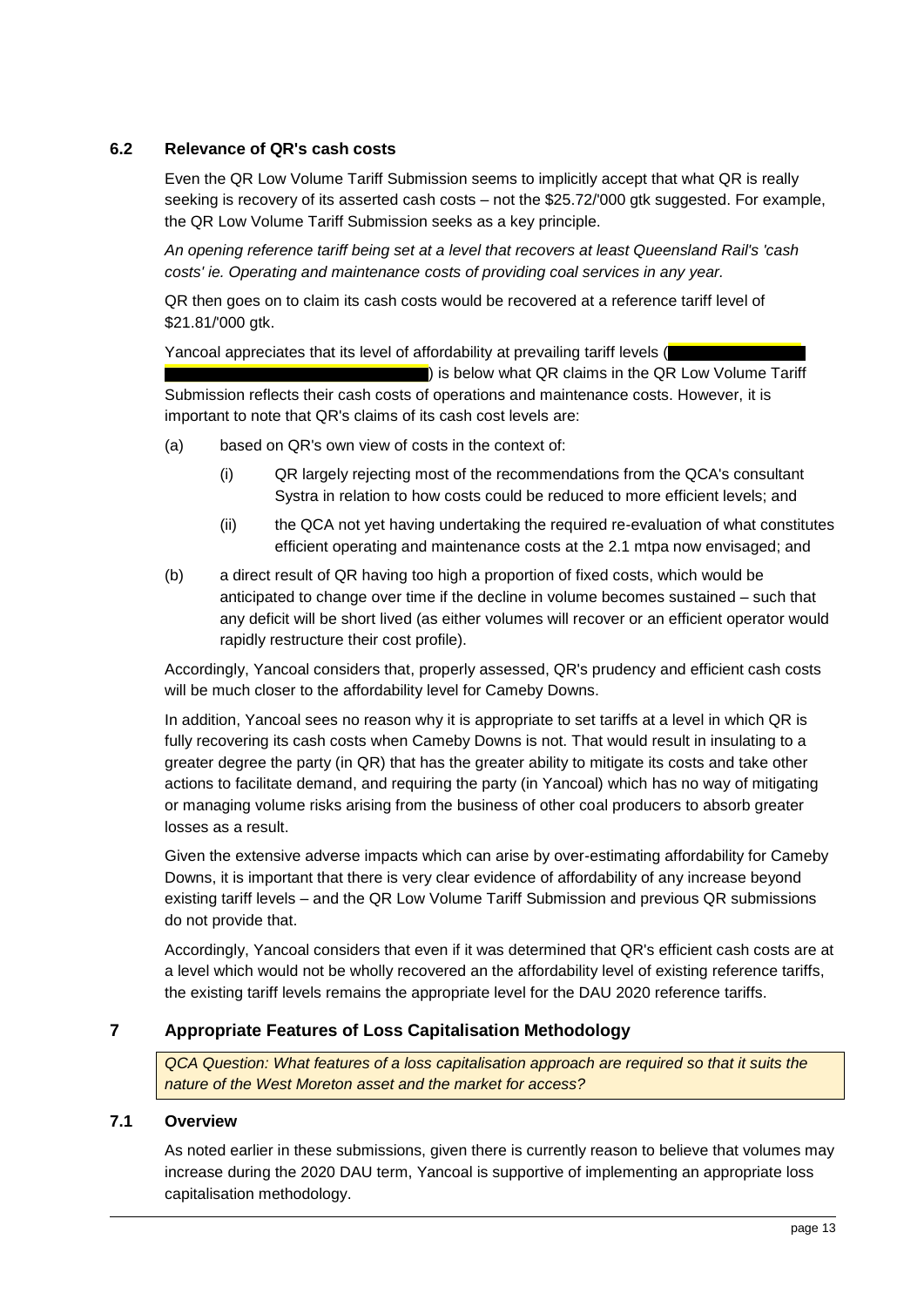Yancoal's views remain consistent with the key positions expressed in its 11 July submission:

*Yancoal is, in principle, willing to support some degree of loss capitalisation.* 

*However, Yancoal remains concerned that an inappropriate loss capitalisation methodology has the potential to result in deterring new entry.* 

*As the Draft Decision accurately states:* 

*unfettered loss capitalisation where volumes remain low could produce an onerous barrier to entry for future access seekers, should the price required for Queensland Rail to recoup a large accumulated loss be more than they are willing to pay … loss capitalisation, if it was to be used for West Moreton, would need to be appropriate constructed to suit the nature of the asset and the market for access.* 

*Accordingly, Yancoal is supportive of the QCA's proposal for a limited life capitalisation as an appropriate method of balancing the competing interests of revenue adequacy in the short term and long term facilitation of increase volume, and ensuring that if volumes do not return the capitalised losses are effectively written off.* 

In particular, while Yancoal is willing to accept loss capitalisation where there is a reasonable prospect of volume recovering, that needs to be combined with:

- (a) a limited life (Yancoal supports the QCA's 5 year accumulation / 5 year depreciation proposal as appropriate), such that if volumes are not recovering, the loss capitalisation does not cause an ballooning level of capitalised losses resulting in a long term 'hangover' that hinders prospects of volume recovering;
- (b) an appropriately calculated building blocks based reference tariff against which the losses to be capitalised are calculated (i.e. based on significantly different cost allowances than would have been provided for higher volumes as discussed in section [8.1](#page-16-1) below); and
- (c) a recognised end point at which it is determined whether volumes have not sufficiently recovered (Yancoal supports the end of the 2020 DAU term) such that optimisation is appropriate – as this will strongly incentivise QR to facilitate additional volume recovery and prevent the disincentives for future access seekers that would otherwise arise from ballooning uncapitalised losses.

## <span id="page-13-0"></span>**7.2 Ensuring that new volume is not disincentivised**

Yancoal's greatest concern with loss capitalisation is that, if it is not implemented in an appropriate way, it will serve as a disincentive for the very volume recovery that a return to a traditionally building blocks calculated tariff (that works for all parties) requires.

A large capitalised loss built up through a delay in volumes returning, or the risk of accelerated future recovery of such losses, has the potential to create a significant chilling effect on investment in West Moreton coal projects. That is the case, because such a large capitalised loss indicates that any new project will receive barely 'affordable' tariffs that will make them at best marginal until the loss is recovered.

There are two requirements to ensure that does not occur.

Firstly, the tariff must be set in a way that is affordable , both initially (i.e. at prevailing tariff levels) and on an ongoing basis. Consequently, when volumes have returned to the point that a building blocks based tariff would fall below the affordability threshold, any premium applied above a building blocks price following volume returning must be capped such that:

(a) the premium does not increase beyond the affordability level – noting the QR Low Volume Tariff Submission appears to accept that position; and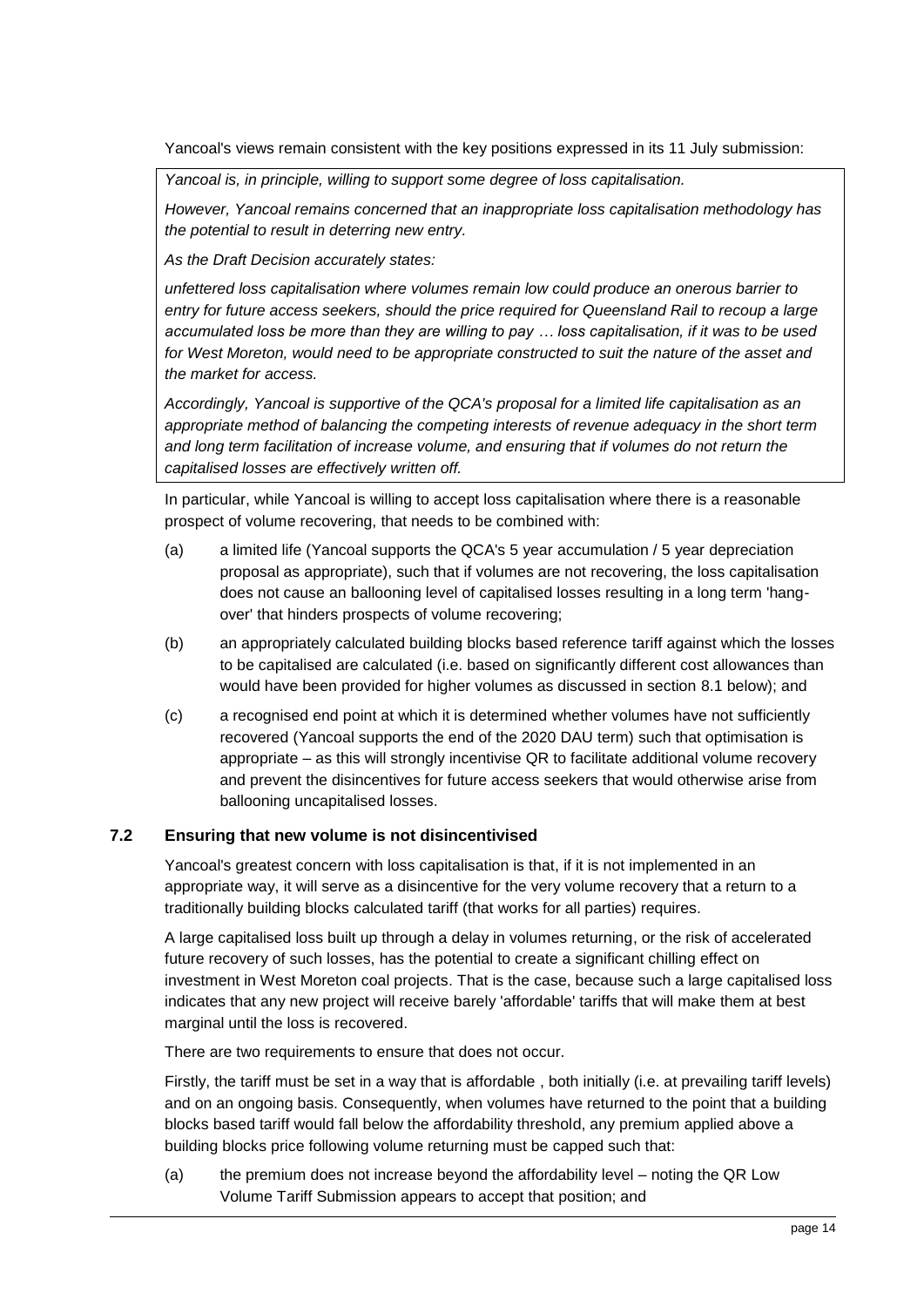(b) as discussed in section [7.4](#page-15-0) below, there is a cap on the premium which can be applied to the notional building blocks tariff – such that existing access holders which have borne the pain of an 'affordable tariff' at some point can share in the relief arising from returning volume.

Second, there needs to be clear mechanisms to prevent capitalised loss being a long term barrier to entry where volumes recover slower than QR is anticipating (or do not recover at all). Yancoal considers this requires:

- (c) a 'limited life' to the capitalised losses (with the QCA's 5 year accumulation / 5 year amortisation profile providing an appropriate timeframe aligned to 2 regulatory terms); and
- (d) if by the end of the 2020 DAU term volumes have not materially increased, an end to loss capitalisation and optimisation of the regulatory asset base such that a building blocks tariff would become affordable in the future (as in those circumstances it will be clear that there is a sustained decline in demand and optimisation will clearly not be premature).

Without those elements, Yancoal considers that loss capitalisation would be self-defeating and not be appropriate.

Yancoal acknowledges that QR is not supportive of the limited life component of the loss capitalisation methodology. However, the QCA's Draft Decision correctly identifies why that is appropriate here:

*However, unfettered loss capitalisation where volumes remain low could produce an onerous barrier to entry for future access seekers, should the price required for Queensland Rail to recoup a large accumulated loss be more than they are willing to pay. Loss capitalisation is typically used in the case of lumpy assets such as dams, where there is a reasonable expectation that demand will build over time to a level where the capitalised losses can be recouped.*

*West Moreton has different demand characteristics. Therefore loss capitalisation, if it was to be used for West Moreton, would need to be appropriately constructed to suit the nature of the asset and the market for access.*

*…*

*However, the QCA is also proposing that the capitalised losses have a limited life, to prevent the accumulated amount in the under-recovery account from ballooning to a level at which there is no reasonable prospect of recovery.*

*The balance in the loss capitalisation account would accrue at the WACC. Each under- or overrecovery would remain at full value in the under-recovery account for five years, after which it would be fully depreciated over the next five years. This 10-year life—five-years of accumulation, then five years of 'depreciation'—will help mitigate the accumulation of losses while giving Queensland Rail a reasonable amount of time to find new customers to recover its forgone revenue. The 10-year life would reduce any distortionary inter-generational effects where past costs are borne by future users.*

## <span id="page-14-0"></span>**7.3 Treatment of Additional Revenue**

Yancoal is supportive of the QCA's proposal in the Draft Decision that:

*The loss capitalisation mechanism should be symmetrical, in that any over-recovery (for instance revenue associated with additional paths and government subsidies through the Transport Service Contract (TSC)) should also be placed in this account and accrue at the WACC to offset any subsequent under-recovery. In the event of low volumes, any unrecovered revenue would be capitalised in an under-recovery account.*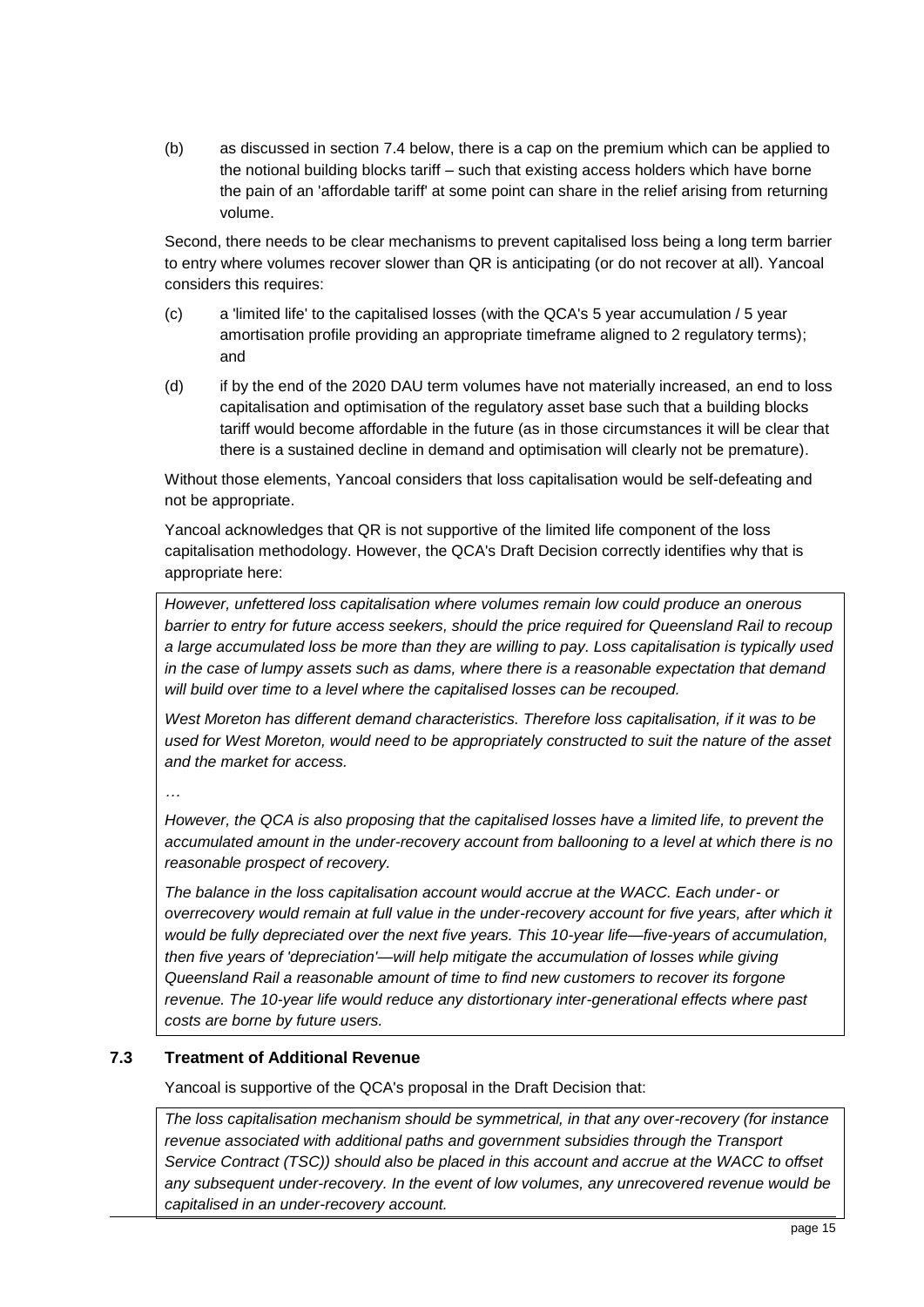While Yancoal notes the statements in the QR Low Volume Tariff Submission that TSC revenue is not received for the provision of coal services, that is not what Yancoal understood the QCA to be suggesting was the basis for this treatment.

Rather, Yancoal understood the QCA to be suggesting that where TSC funding is increased to assist QR with continuing to operate the line that should be taken into account in reducing the capitalised losses (as QR has effectively received that revenue, rather than incurring a loss, just that the revenue has been received from another source).

For the same reasons, Yancoal agrees that any additional revenue from provision of additional coal paths (say ad-hoc paths) above the 2.1 mtpa volume forecast should be taken into account in calculating capitalised losses (after accounting for any incremental operating costs for such services).

### <span id="page-15-0"></span>**7.4 Premiums**

The QCA Draft Decision proposed a premium to apply to additional/ad-hoc services and a cap on the premium above the building blocks based tariff that would apply during the period when capitalised losses were being recovered.

Yancoal continues to be strongly opposed to premiums for ad-hoc services of the type proposed in the Draft Decision as they are entirely arbitrary, will provide disincentives for additional volumes when volume should be incentivised and, where the tariff is set at an affordability level, by definition will be likely to make ad-hoc paths unaffordable for coal producers.

Whereas, Yancoal supports the cap on the premium above the notional building blocks based price as continuing an affordability based tariff (which by its nature will make Cameby Downs and other projects paying it marginal) in the long term will be damaging to the prospects of continued investment in the West Moreton coal industry.

Consequently, it is appropriate if volumes recover to that point for there to be a 'sharing' of the benefits of volume recovery between QR (through recovery of capitalised losses) and access holders (through a reduction in tariffs). Yancoal considers a 10% premium will allow a significant amount of recovery of capitalised losses before this benefit sharing approach is triggered, and there is no evident rationale for setting that premium at any higher levels (such as the 15% referred to in the QCA Draft Decision).

Yancoal acknowledges the proposal in the QR Low Volume Tariff Submission that the premium could be set by a subsequent draft access undertaking. However, it appears to Yancoal that there is greater benefit in seeking to provide a level of certainty now such that the focus is on commercially facilitating volumes rather than another regulatory process.

## <span id="page-15-1"></span>**7.5 Conclusions**

Accordingly, Yancoal considers that the appropriate features of loss capitalisation would involve:

- (a) the difference between actual coal access revenue (with existing users paying an affordability reference tariff) and theoretical building blocks based access charge being calculated periodically;
- (b) any net additional revenue (through additional TSC payments or charges for ad-hoc services above 2.1 mtpa) also being deducted from the calculated capitalised losses;
- (c) the capitalised losses only being recovered at the point where volume has increased to the point that the theoretical building blocks based charge would fall below the affordability based reference tariff;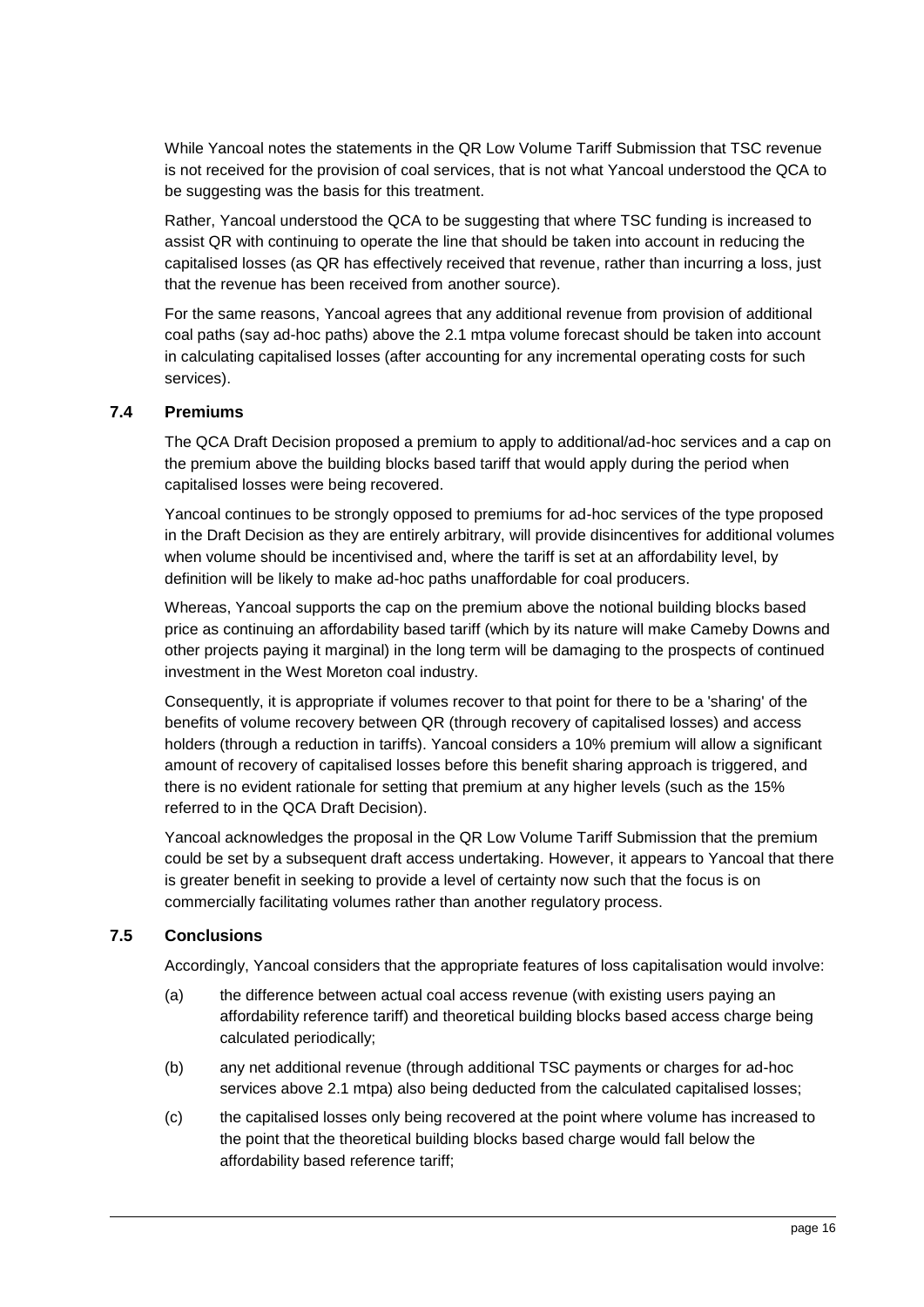- (d) from that point, reference tariffs would remain at the affordability based reference tariff, with QR effectively recovering the difference (which would be deducted from the notional capitalised loss) subject to an appropriate cap (which Yancoal considers should be no more than 10%) on how far above the building blocks tariff such an affordability based tariff could become; and
- (e) where volumes have not by the end of the 2020 access undertaking term recovered to the point where access charges were resulting in QR recovering notional capitalised losses the West Moreton asset base should be optimised to the point that a building blocks based tariff would be equivalent to the affordability based tariff.

# <span id="page-16-0"></span>**8 Calculating the Ceiling Price**

## <span id="page-16-1"></span>**8.1 Costs Allowances and Capex / Tariff Building Blocks**

Yancoal notes the indication in the QCA Paper that the QCA is now assessing in more detail the efficient costs of providing access for 2.1 mtpa of coal transportation.

Yancoal considers that such a detailed review is critical and clearly warranted in order for the notional building blocks price to be appropriate given:

- (a) with much smaller volumes now envisaged for at least the commencement of the 2020 DAU term, Yancoal anticipates that the prudent approach to capital and operating and maintenance costs would be substantially different to that proposed for a 9.1 mtpa volume forecast as QR initially proposed;
- (b) Yancoal (and New Hope) has consistently expressed concerns that
	- (i) the costs allowance sought by QR are significantly too high and clearly inefficient; and
	- (ii) too high a proportion of the costs allowances sought by QR are claimed to be fixed and do not reduce with lower volumes (with no evident measures having been taken by QR to resolve that despite it becoming increasingly clear that low volumes were a real prospect);
- (c) both the QCA and its expert consultant, Systra indicated that a detailed review of prudent capital expenditure and operating and maintenance costs was not undertaken for the 'low volume' scenario; and
- (d) Systra made specific recommendations about reductions that should be able to be achieved in a 'low volume' scenario, including recommendations that:
	- (i) it would be more efficient to defer some capital works (including bridge replacements and culvert replacement) until there is greater certainty of coal volumes;
	- (ii) maintenance and capital expenditure may be able to be deferred through a strategic use of speed restrictions;
	- (iii) train control expenditure should be lower in a low volume scenario; and
	- (iv) administration and overhead costs should be further reduced.

While the QR Low Volume Tariff Submission provides for some reductions in cost allowances, it represents only minor changes, rejects much of Systra's previous findings and confirms that QR does not intend to change its asset strategy due to a belief that volumes will return in the near future.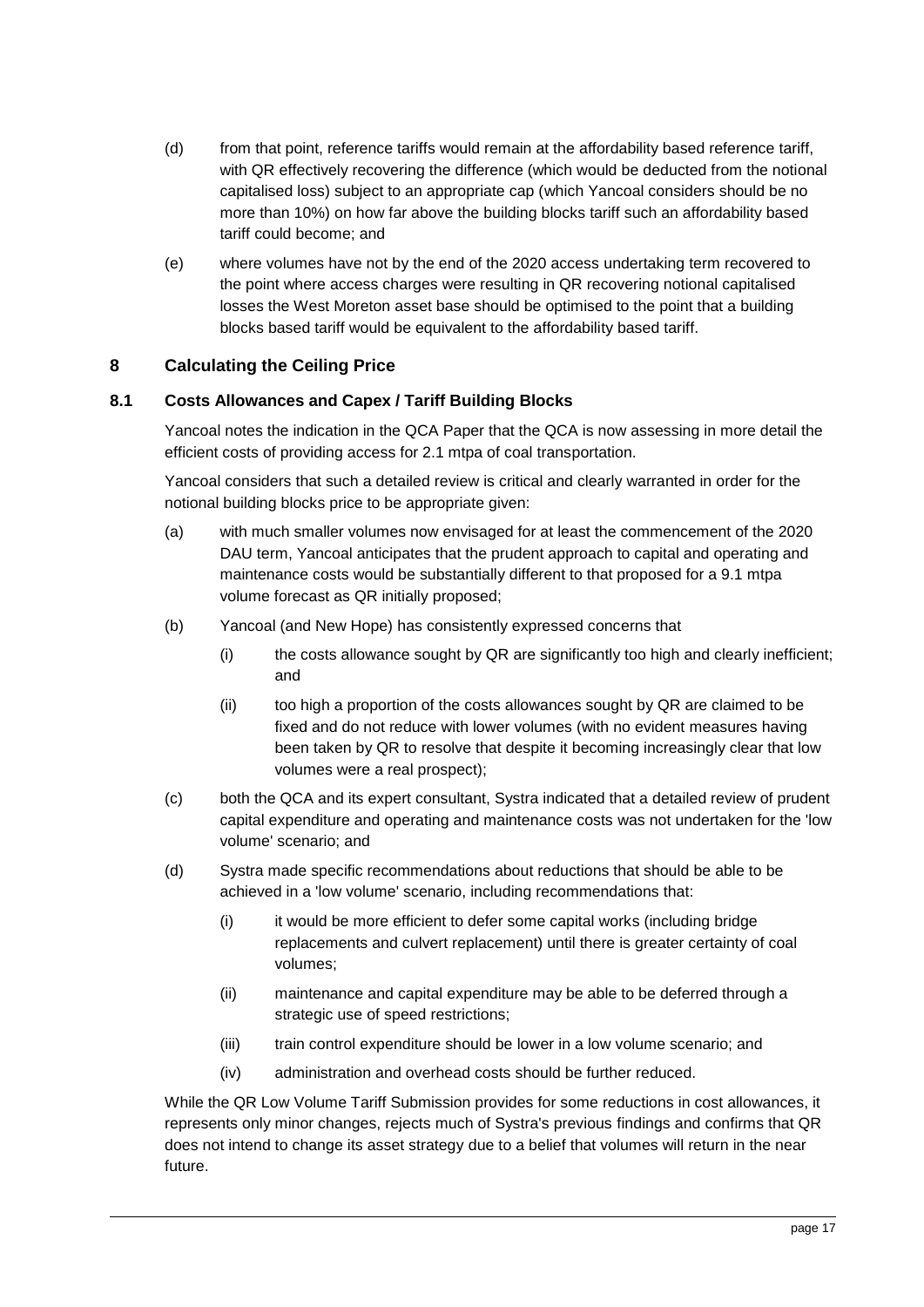If a building blocks price is going to be utilised (even where that occurs on a notional basis to calculate the extent of loss capitalisation), it will be critical to consider the efficiency and prudency approach to costs in the context of the current volume forecast for the 2020 DAU period – both by reference to the specific issues already identified and any further opportunities for deferral of spending and greater efficiencies discovered. A building blocks price which operates on the basis of QR's cost claims is not appropriate as it will artificially inflate the capitalised losses.

## <span id="page-17-0"></span>**8.2 Allocation to coal**

Another important part of the notional building blocks based tariff is the allocation of a common network asset base and costs to coal services.

It appears from the QR Low Volume Tariff Submission that QR has continued to apply an allocation based on its previous approach which was rejected in the Draft Decision in favour of an 87 path based allocation.

Given the substantial decline in volumes, it cannot be appropriate to increase the allocation to coal customers (thereby artificially inflating the capitalised losses).

If anything, the decline in volume raises the question as to whether the 87 path allocation is a reasonable approach. The network was not originally designed for coal services, and remains a low payload, inefficient system relative to the fit for purpose coal networks in central Queensland and the Hunter Valley.

Where the reference tariff is an affordability based tariff set at prevailing tariff levels, Yancoal is willing to support a continuation of the QCA's proposed 87 path allocation methodology, noting that that may need to be revisited where there is a sustained reduction in volumes.

### <span id="page-17-1"></span>**8.3 Weighted average cost of capital**

*QCA Question: If access charges are 'de-coupled' from the reference tariff, does our draft decision approach to estimating WACC appropriately compensate Queensland Rail?*

Another important aspect of calculating the notional building blocks based tariff is the appropriate weighted average cost of capital (*WACC*).

Yancoal considers that the issues regarding the appropriate WACC have been well ventilated in previous submissions and the Draft Decision.

As stated in the Yancoal 11 July submission, Yancoal supports the conclusions in the Draft Decision that:

- (a) the WACC proposed by QR is inappropriate; and
- (b) the WACC should reflect a return that is commensurate with the regulatory and commercial risks involved in providing the reference service (not access to QR's diversified network more generally).

Yancoal expressed concern in its previous submissions that the asset beta and some other inputs were too favourable to QR, due to being at the very top of the range identified by the QCA and its expert consultant, Incenta.

However, where an affordability based tariff is adopted (as Yancoal considers is the only appropriate outcome in low volume scenario circumstances), Yancoal acknowledges that QR will be assuming a higher degree of volume risk than might have been envisaged at the time of Yancoal's previous submissions. Accordingly, for the purposes of calculating the notional building blocks based tariff for the purposes of the loss capitalisation methodology, Yancoal would be willing to support utilising the WACC estimate and inputs proposed in the Draft Decision (subject to the usual time based parameters being recalculated).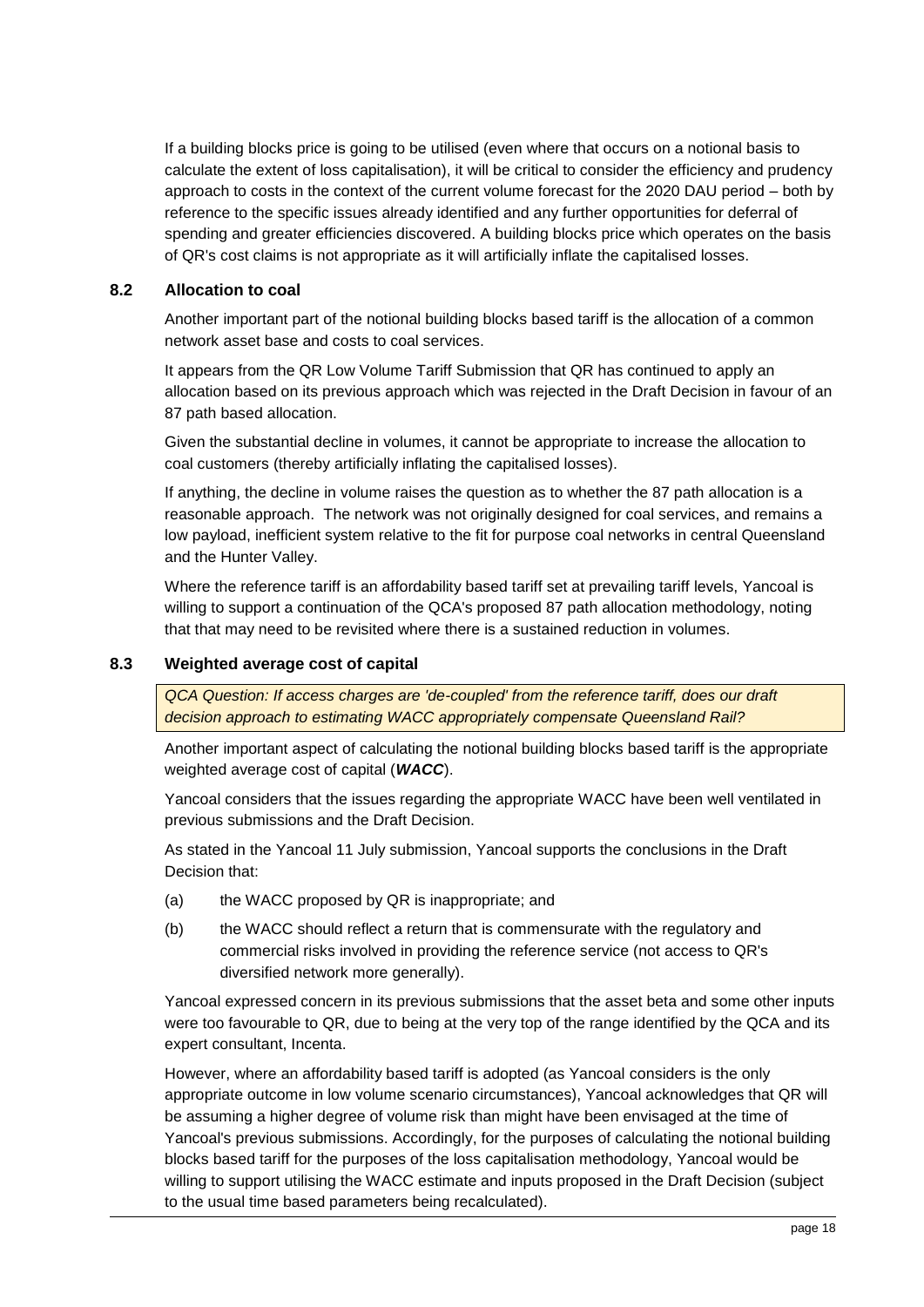Yancoal does not consider that any 'de-coupling' of reference tariffs as discussed in the QCA Paper (assuming it operates on the basis proposed by Yancoal in this submission) involves additional risk for QR that should be reflected in changes to the assessment of the appropriate WACC. If anything it would give QR greater flexibility in relation to setting affordable prices for future access seekers and thereby assist in mitigating their volume risk.

For completeness, Yancoal continues to note that QR retains substantial protections including Cameby Downs having a 100% take or pay contract which which which involves pass through of a reference tariff, and regulatory settings that are likely to give QR the greatest possible opportunity to recover its investments (including through the consideration of measures like loss capitalisation and greater flexibility around access charge setting as is now being considered).

In addition, if the coal price based review event was included (as discussed earlier), that would be an additional regulatory protection that would serve to further mitigate QR's 'under-recovery' to the extent that coal producer's affordability levels will allow.

## <span id="page-18-0"></span>**9 Responses to other QCA Questions**

The QR Low Volume Tariff Submission did not directly respond to all of the matters raised in the QCA Paper.

Accordingly, to the extent not directly answered as part of the submissions above, Yancoal has also separately responded to the remaining questions in the QCA Paper below in detail in [Schedule](#page-25-0) 3.

## <span id="page-18-1"></span>**10 Conclusion**

Based on the analysis above Yancoal considers it is clear that:

- (a) the appropriate reference tariff is one that is affordable to Cameby Downs (as Cameby Downs's continuation is now critical to the prospects of volume recovering and not stranding numerous stakeholders' economic investments); and
- (b) to be truly affordable the reference tariff needs to be set at the level of current tariffs.

Accordingly, Yancoal considers the below will provide an appropriate tariff setting:

- (c) a reference tariff that is initially set at the level of the prevailing tariff level, as an affordable level for Cameby Downs (as the remaining West Moreton user). This will necessarily be below the pure 'building blocks' based tariff', but is critical to preventing closure of Cameby Downs and keeping alive the prospects of volumes returning in the future;
- (d) a notional 'building blocks' price continuing to be calculated for the purposes of identifying the volume of capitalised 'losses' (as typically constituted by the difference between the access revenue achieved by QR and that which would have been achieved if the notional 'building blocks' price was charged);
- (e) that notional 'building blocks' price being estimated based on a complete reassessment of:
	- (i) the efficient allowances for operations and maintenance costs based on the lower volumes anticipated; and
	- (ii) the efficient capital expenditure across the terms based on the lower volume anticipated, taking into account the extent to which capital projects should be deferred and the existing regulatory asset base should be optimised;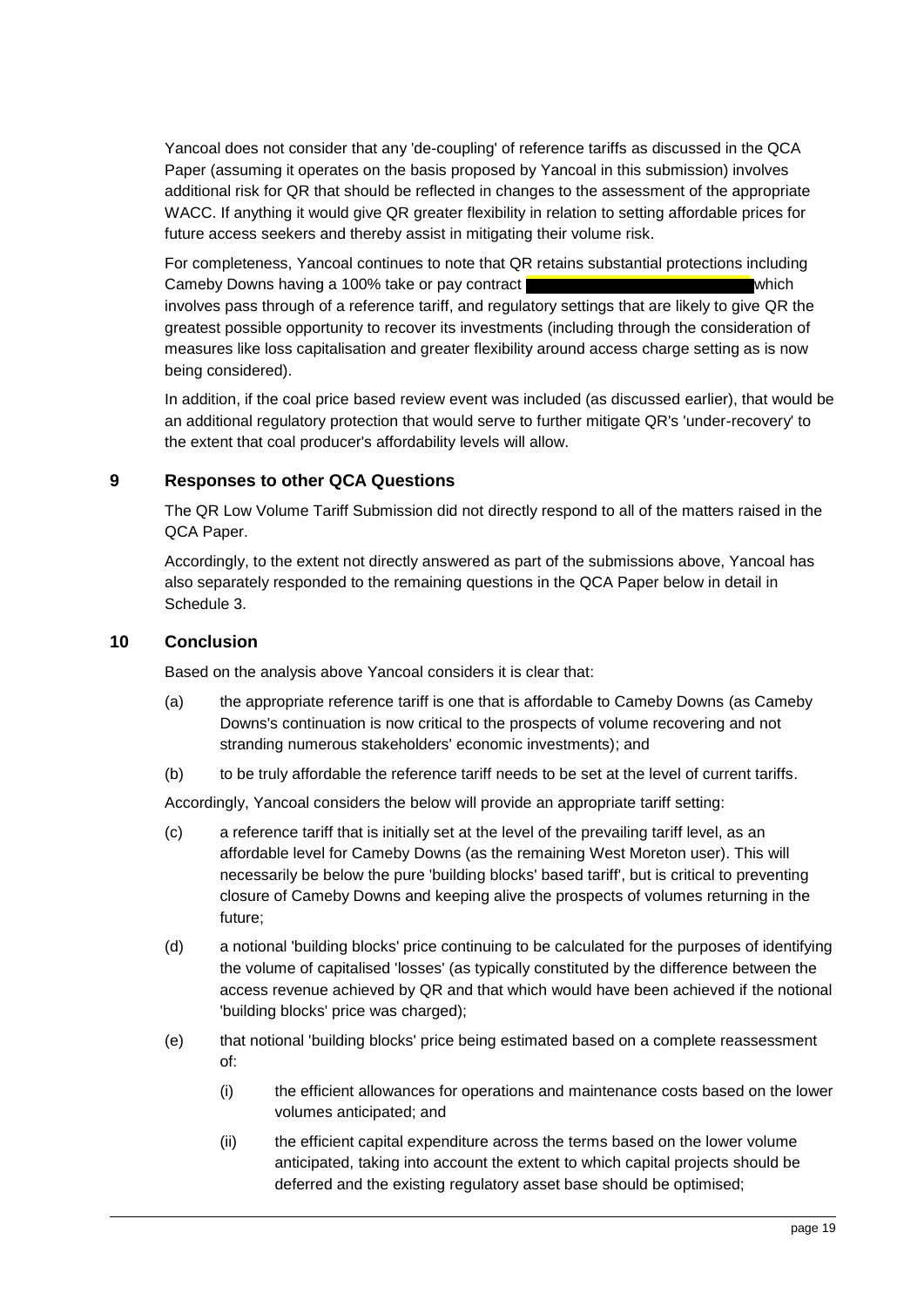- (f) an adjustment of the notional 'building blocks' price where contracted volumes on the West Moreton network increase; and
- (g) where volumes recover to the point that the notional building blocks price falls below the affordability level, the reference tariff would stay at the affordability level to allow QR to recover previously capitalised 'losses', subject to:
	- (i) a 5 year limited life capitalisation methodology to prevent capitalised losses ballooning to unsustainable levels if there is a long period before volumes recover;
	- (ii) a cap on the premium that can be recovered above the notional 'building blocks' price (of the lower of a 10% premium or the premium that would take that price to the affordability based price) – as part of striking a balance between allowing recovery of capitalised losses and seeking to ensure that a continued affordability based tariff does not disincentivise new investment in West Moreton coal production; and
	- (iii) optimisation of the regulatory asset base to occur if volumes have not materially recovered by the end of the 2020 access undertaking term.

Please do not hesitate to contact Mike Dodd of Yancoal Australia Limited if you have any queries in relation to this submission.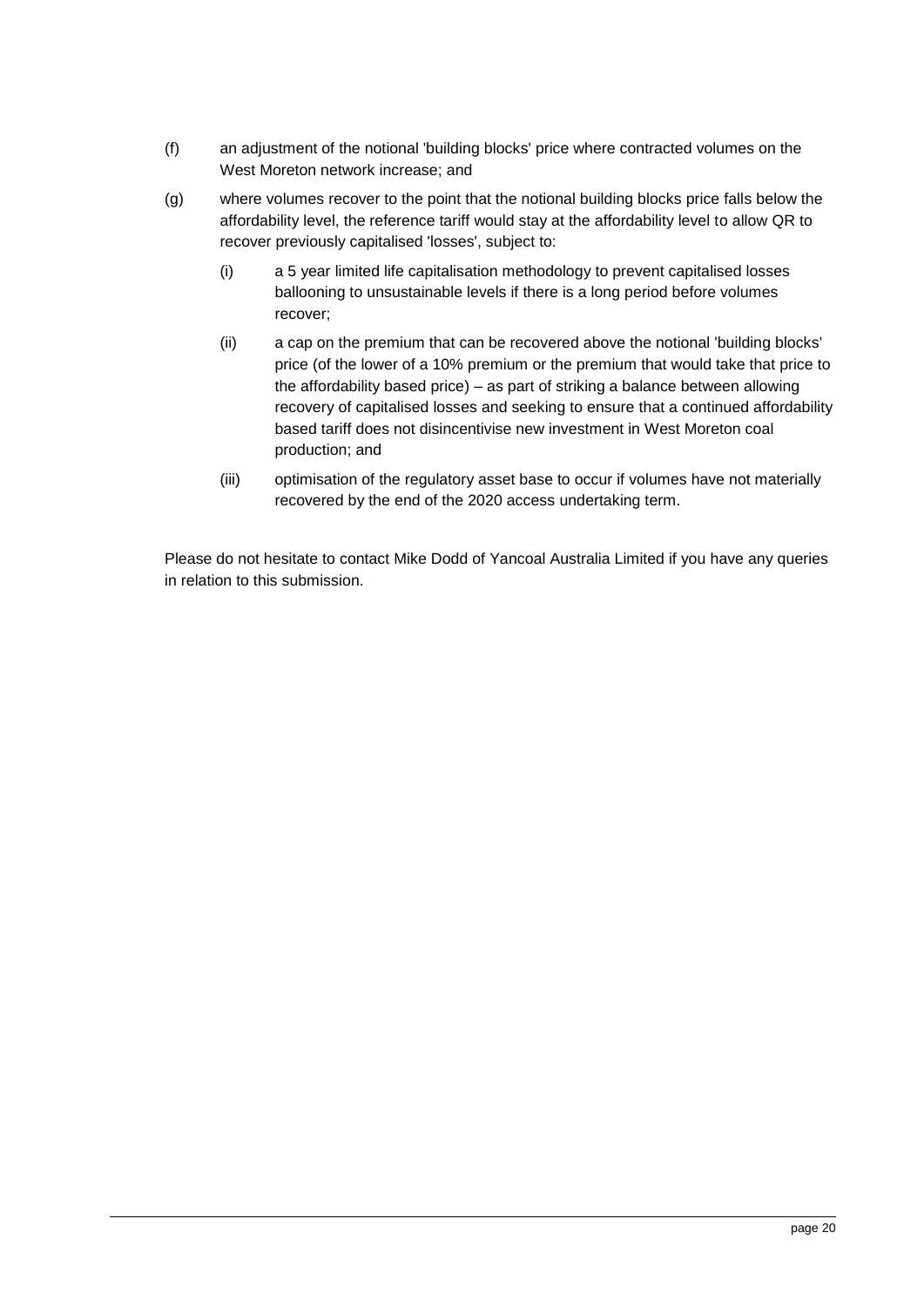# <span id="page-20-0"></span>**Schedule 1**

# <span id="page-20-1"></span>**Appropriateness of an affordability based tariff**

In assessing appropriateness of the 2020 DAU, the QCA is required to have regard to each of the factors described in section 138(2) of the *Queensland Competition Authority Act 1997* (Qld).

Yancoal strongly considers those factors confirm that (consistent with the submissions of both QR and Yancoal) setting a tariff by reference to affordability is the only appropriate result, as shown below:

| <b>Factor to be</b><br>had regard to | What factor indicates is an appropriate tariff                                                                                                                                                                                                                                                                                                                                           |
|--------------------------------------|------------------------------------------------------------------------------------------------------------------------------------------------------------------------------------------------------------------------------------------------------------------------------------------------------------------------------------------------------------------------------------------|
| Object of Part<br>5 QCA Act          | The object of Part 5 is to promote the economically efficient operation of, use<br>of and investment in, significant infrastructure by which services are provided,<br>with the effect of promoting effective competition in upstream and<br>downstream markets.                                                                                                                         |
|                                      | Setting prices via a building blocks based methodology with the result that<br>reference tariffs are above the affordability level with no evidence that QR<br>would negotiate affordable tariffs is clearly inconsistent with that object as:                                                                                                                                           |
|                                      | it will threaten the economic viability of the only remaining producer in<br>Cameby Downs, which risks economic stranding of the West Moreton<br>network, Cameby Downs and investments of QBH and Aurizon;                                                                                                                                                                               |
|                                      | it will disincentive the prospects of greater future use of the West Moreton<br>٠<br>network, by eliminating the economic viability of a Cameby Downs<br>expansion, New Hope's investment in New Acland Stage 3 (when<br>approvals are obtained) or any other new project in the West Moreton<br>region; and                                                                             |
|                                      | as a result of the above, the West Moreton network would be likely to be<br>$\bullet$<br>inefficiently underutilised over the remaining term of the undertaking and<br>there will be clear damage to competition in related markets including the<br>West Moreton coal tenements market, the West Moreton coal haulage<br>market and the Port of Brisbane coal handling services market. |
|                                      | Only a reference tariff that remains affordable for Cameby Downs, and a<br>regulatory framework that provides the ability for access seekers for non-<br>contracted volumes to negotiate affordable tariffs to incentivise recovery of<br>volumes, will maximise utilisation of the network over the term of the 2020<br>DAU.                                                            |
| Legitimate<br>interests of QR        | Yancoal acknowledges that QR has a legitimate interest in maintaining a<br>certain amount of revenue, and that this factor would typically weigh in favour<br>of a building blocks based price, based on earning a return on the regulatory<br>asset base representing the value of its investment.                                                                                      |
|                                      | However, QR itself has recognised in the QR Low Volume Tariff Submission<br>that that is not actually in its interests in these circumstances.                                                                                                                                                                                                                                           |
|                                      | In the current circumstances, where a building blocks price is likely to result<br>in a complete elimination of coal volumes, and strand QR's economic<br>investment in the West Moreton network (but potentially still leave QR or the<br>State funding high fixed costs for low volumes of grain and passenger<br>operations), QR's legitimate interests actually favour:              |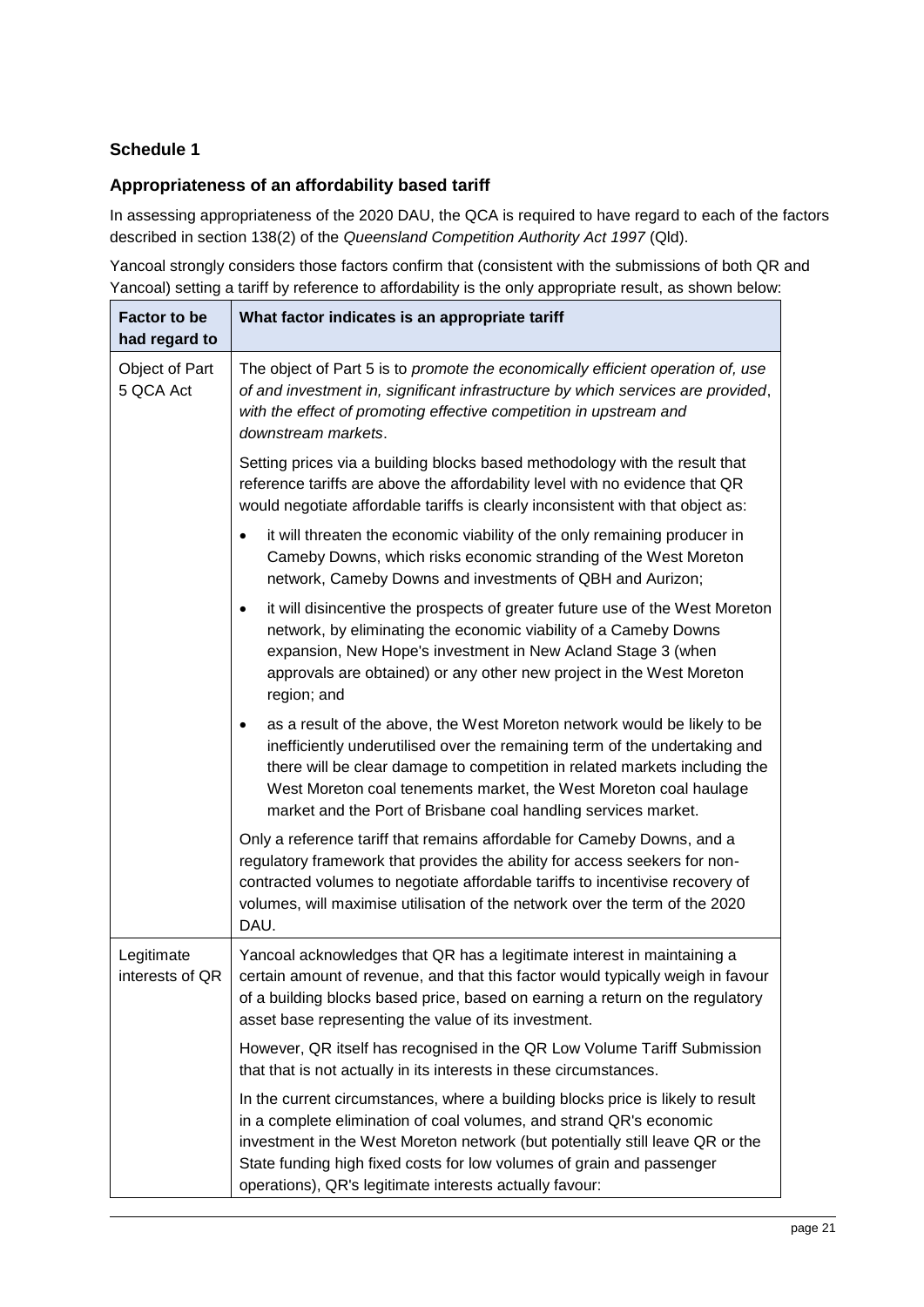|                                                  | an affordable tariff that provides the foundation for returning to a building<br>$\bullet$<br>blocks tariff in the longer term; and                                                                                                                                                                                                                                                                                                                                                                                                                                                                                                         |
|--------------------------------------------------|---------------------------------------------------------------------------------------------------------------------------------------------------------------------------------------------------------------------------------------------------------------------------------------------------------------------------------------------------------------------------------------------------------------------------------------------------------------------------------------------------------------------------------------------------------------------------------------------------------------------------------------------|
|                                                  | a mechanism to seek to 'make up' lost revenue if volumes recover.<br>٠                                                                                                                                                                                                                                                                                                                                                                                                                                                                                                                                                                      |
| Public interest                                  | Setting reference tariffs at an affordability level is aligned with the public<br>interest as:                                                                                                                                                                                                                                                                                                                                                                                                                                                                                                                                              |
|                                                  | consistent with previous QCA analysis, the promotion of investment in<br>the West Moreton coal industry is in the public interest, given the<br>substantial positive regional economic impacts such projects generate,<br>both directly through employment, royalties and exports and indirectly<br>though greater spending in the region, and (as discussed above) an<br>affordability based tariff is required to keep alive the prospects of greater<br>future volumes;                                                                                                                                                                  |
|                                                  | consistent with previous QCA analysis, it is also in the public interest to<br>$\bullet$<br>provide regulatory certainty to stakeholders, and an unanticipated price<br>spike for reasons that the remaining user has no control over (as would<br>be caused by a building blocks based price in the context of diminishing<br>volumes) would be clearly detrimental to such certainty. Such a price<br>spike has adverse impacts beyond Cameby Downs - as it would also<br>have a chilling impact on future investment given the message it would<br>send to potential investors about their exposure to volume risk on the<br>system; and |
|                                                  | an affordability based tariff will see the continuation of coal access rights<br>$\bullet$<br>providing funding for the operation of the West Moreton system, rather<br>than adding another regional system that is required to be nearly entirely<br>subsidised by the State.                                                                                                                                                                                                                                                                                                                                                              |
| Interests of<br>access<br>seekers                | Access seekers clearly have an interest in the tariff being at levels that make<br>access to the West Moreton network affordable such that they can justify<br>efficient investment in new West Moreton coal projects.                                                                                                                                                                                                                                                                                                                                                                                                                      |
|                                                  | Yancoal acknowledges that this factor weighs in favour of QR having the<br>ability to set future access charges over the term of the 2020 DAU below the<br>reference tariff level as a way of incentivising volume recovery.                                                                                                                                                                                                                                                                                                                                                                                                                |
| <b>Effect of</b><br>excluding<br>existing assets | It is clear that excluding existing assets through optimisation would make a<br>building blocks tariff more affordable than that proposed by QR in the 2020<br>DAU process to date.                                                                                                                                                                                                                                                                                                                                                                                                                                                         |
|                                                  | To the extent that the QCA considers that a building blocks tariff is required, it<br>will be critical for optimisation to occur now in order for the tariff to be reduced<br>to an affordable level that doesn't damage existing investments, hinder future<br>investments and undermine the prospects of future volumes recovering.                                                                                                                                                                                                                                                                                                       |
|                                                  | Where an affordability based tariff is adopted (as both QR and Yancoal<br>propose), a decision on optimisation could be deferred for the term of the<br>2020 DAU to provide an opportunity for volumes to recover.                                                                                                                                                                                                                                                                                                                                                                                                                          |
| Section 168A<br>QCA Act<br>Pricing<br>Principles | Yancoal acknowledges that the pricing principles include that charges should:<br>'generate expected revenue for the service that is at least enough to meet the<br>efficient costs of providing access to the service and include a return on<br>investment commensurate with the regulatory and commercial risks involved'.                                                                                                                                                                                                                                                                                                                |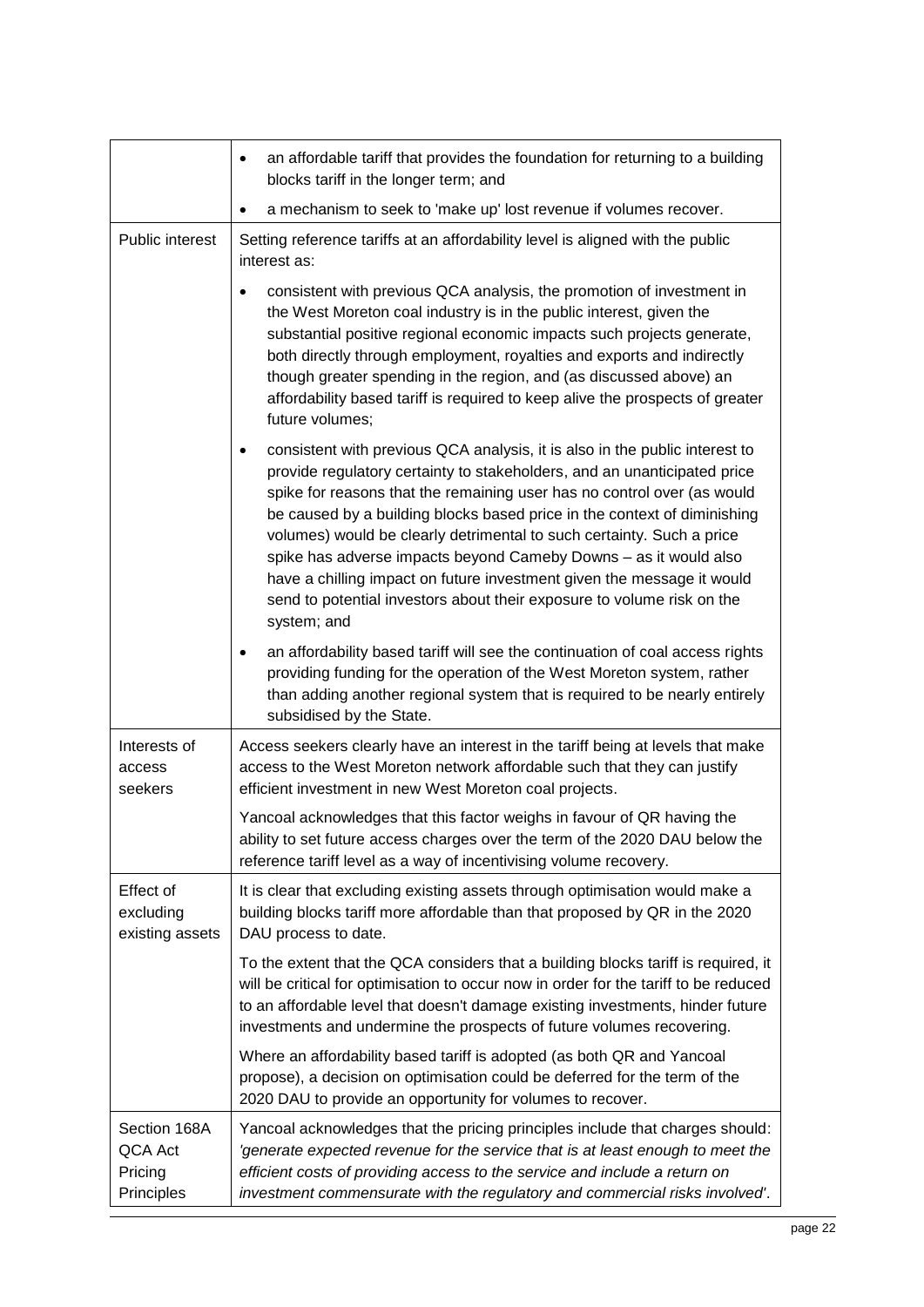|                                 | While that would typically weigh in favour of a building blocks price, in the<br>current circumstances, Yancoal considers that instead weighs in favour of<br>some form of loss capitalisation as a method of preserving the potential for<br>QR to earn a return on its investment in the future if volumes recover to the<br>extent that that is economically viable. |
|---------------------------------|-------------------------------------------------------------------------------------------------------------------------------------------------------------------------------------------------------------------------------------------------------------------------------------------------------------------------------------------------------------------------|
|                                 | Yancoal notes that:                                                                                                                                                                                                                                                                                                                                                     |
|                                 | an affordability based tariff would be consistent with the pricing principle<br>that charges should 'provide incentivises to reduce costs or otherwise<br>improve productivity' (as QR would have strong incentives to mitigate its<br>'under-recoveries'); and                                                                                                         |
|                                 | the issue raised in the QCA Paper of the reference tariff acting as a<br>٠<br>ceiling price, would align with the pricing principle that charges should<br>allow for 'price discrimination when it aids efficiency'.                                                                                                                                                    |
| Other relevant<br><b>issues</b> | The QCA has previously recognised that the interests of existing access<br>holders are generally a relevant factor.                                                                                                                                                                                                                                                     |
|                                 | In this case, there is a real risk that an unaffordable tariff brings an earlier end<br>to production at New Hope's New Acland mine (where Yancoal assumes that<br>profitability will already be diminishing as volumes reduce), and/or results in<br>earlier than anticipated cessation of operations at or closure of Yancoal's<br>Cameby Downs mine.                 |
|                                 | Yancoal also notes that where all stakeholders are supportive of an<br>affordability based tariff that is a good indication that an affordability based<br>tariff is appropriate.                                                                                                                                                                                       |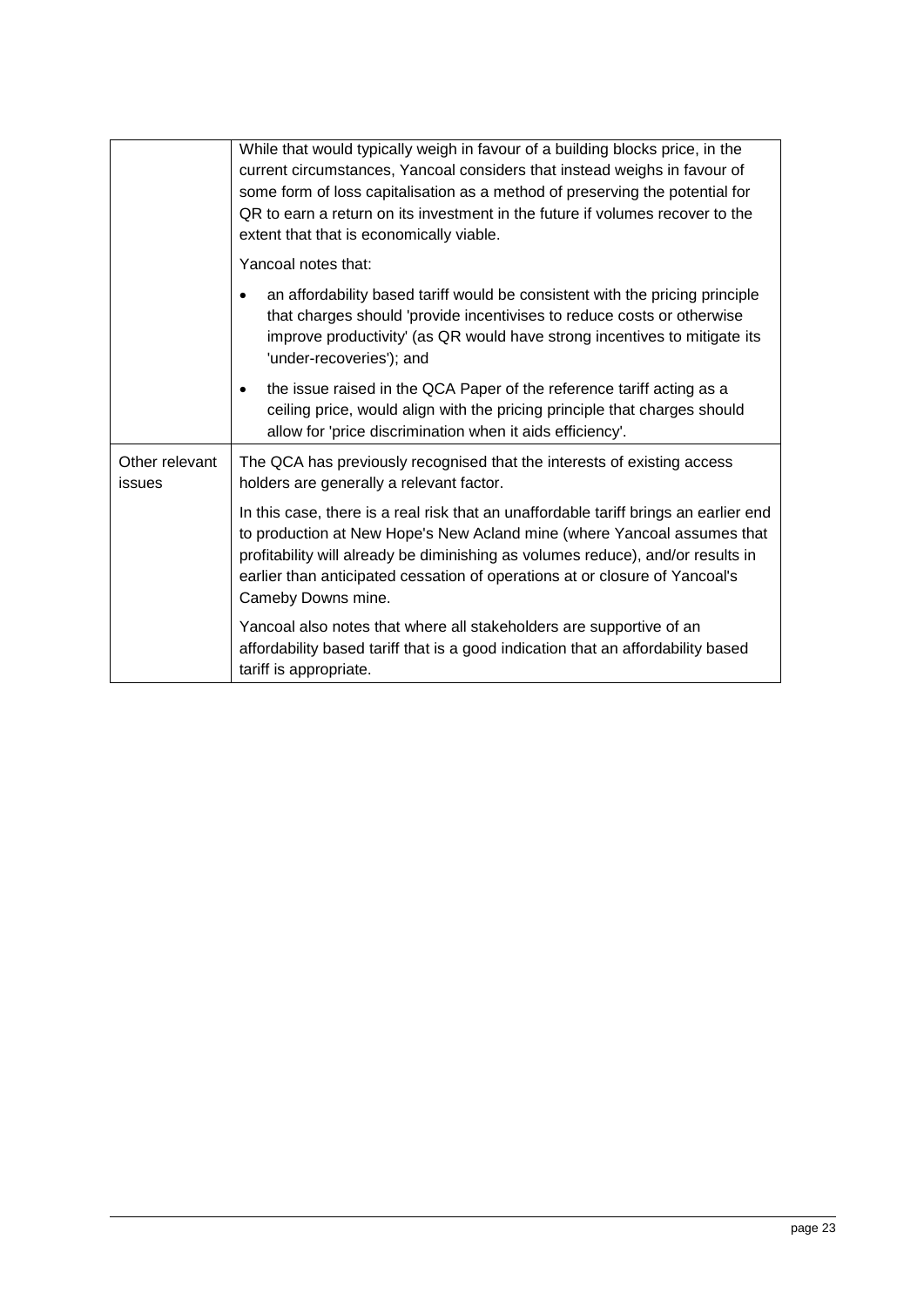# <span id="page-23-0"></span>**Schedule 2**

### <span id="page-23-1"></span>**Why negotiation cannot be relied up to reach the appropriate tariff**

#### **1 Evidence in relation to QR's willingness to negotiate**

Yancoal appreciates that, in the abstract, it might be anticipated that a rational hypothetical infrastructure provider with one or two customers would recognise their mutual dependence and both parties would have strong incentives to reach a commercial resolution.

However, QR's conduct in respect of the West Moreton network does not reflect that assumption holding true.

First, QR has specifically requested in the QR Low Volume Tariff Submission, the QCA determine an affordability reference tariff.

Second, QR does not have a track record of changing pricing on the West Moreton network to affordable levels to retain or attract further volumes to the network, even where clear threats to future volumes have become evident.

For example:

- (a) Yancoal has sought to negotiate an affordable low volume tariff with QR throughout much of the 2020 DAU process without any success;
- (b) QR did not seek to change its approach to coal pricing when Wilkie Creek became economically challenged;
- (c) despite grain volumes being lost to road transport (and having complete discretion on pricing as it was not a reference tariff service), QR has not provided pricing which assisted in retaining or restoring grain volumes; and
- (d) in the face of weakening coal prices and declining volumes, rather than seeking to adjust tariffs to affordable levels, QR has submitted a review event submission, and now the QR Low Volume Tariff Submission, seeking tariffs known to be well above what is affordable for the remaining producers.

In addition, QR has always expressed the view, both in individual discussions and in submissions to the QCA, that:

- (e) it does not believe that its tariff makes a difference to the affordability, continued operation of, or investment in, West Moreton coal projects; and
- (f) coal revenues are far more positive than the coal producer's actual forecasts or consensus industry projections suggest.

Rather than the conduct and statements of a party incentivised to alter its conduct to retain or promote volumes, these are examples of the conduct and statements of a party which assumes that negotiating a lower price is simply a zero sum game which represents a loss of revenue that would otherwise be earned by QR. The inescapable conclusion is that QR either do not accept that there is a threat to their future coal volumes or they are not concerned with that threat eventuating.

## **2 QR's incentives**

The concept floated in the QCA Paper of QR negotiating an affordable tariff below a building blocks based reference tariff, implicitly relies on the dual assumptions that QR will be incentivised to commercially negotiate an affordable tariff (so as to increase volumes on the line) and has the ability to accurately estimate what such an affordable tariff would be.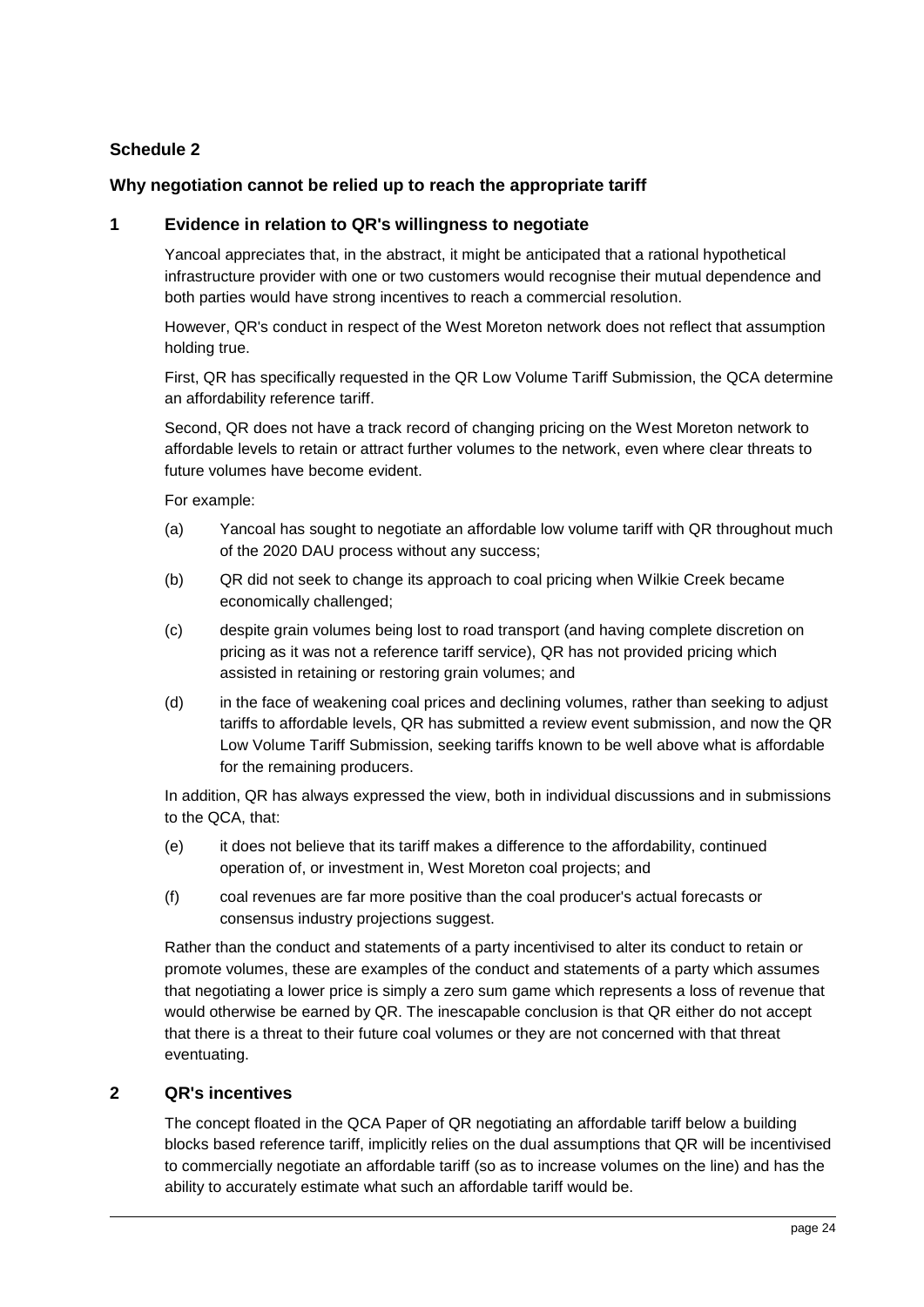Yancoal considers both of those assumptions are unfounded.

It has been evident for a long period now that there was a threat of lower coal volumes, and yet QR has not sought to reduce its costs or proposed affordable tariffs in negotiations with Yancoal or in the QCA regulatory process.

It appears to Yancoal that QR's behaviour is materially different to the Mount Isa line, where it appears to have a greater willingness or ability to reach such commercial resolutions.

Yancoal considers that contrast in behaviour reflects QR having very different incentives on the West Moreton network that reflect:

- (a) confidence that the State will continue to fund the operation of the West Moreton network irrespective of whether coal volumes continue (as the State does for numerous other parts of QR's regional network) – such that QR is not exposed to consequences of the loss of volume in the manner a privately owned monopolist would be;
- (b) conflicting priorities given the clear emphasis placed on QR to meet, as its greatest priority, outcomes in relation to passenger services (which coal use of the Metropolitan system can potentially impact on);
- (c) uncertainty in QR's own long-term future strategic direction in relation to future coal access with increasing passenger volumes on the Metropolitan system and the existence of alternative proposals for coal transportation via the Inland Rail project;
- (d) politically, not wanting to be perceived to be overly supportive of or subsidising coal (in contrast to the State's strong support for the North West Queensland minerals province); and
- (e) given QR's publicly owned nature, it being easier for QR to comply with a QCA imposed decision to set tariffs at a certain level than to voluntary make a decision that involves justifying making short term 'losses' at a cost to the State.

None of those factors are likely to change in the foreseeable future, such that Yancoal believes QR will continue to be unwilling to commercially negotiate affordability based access prices during the term of the 2020 DAU.

## **3 QR's ability to estimate affordability**

Even if it was assumed that QR was interested in seeking to negotiate an affordable reference tariff, to actually reach agreement with an access holder or seeker, QR would need to be able to accurately estimate that affordability level.

Yancoal acknowledges that is not an easy thing, particularly for QR who is not actually in the business of coal production. To seek to overcome that, Yancoal has genuinely sought to assist QR in developing an understanding of affordability levels through disclosing (on a confidential basis) the cost profile for Cameby Downs and coal price projections for the term of the 2020 access undertaking.

However, both QR's assessments in negotiations and their assessment of affordability in submissions to the QCA, indicate a failure to understand the economics facing West Moreton coal producers.

In particular, their most recent submission in the review event process simply continues to assert the tariffs they are seeking are affordable when they are in possession of data that indicates they are not.

Accordingly, Yancoal considers it is not appropriate to assume that QR is able to estimate and therefore commercially negotiate an affordable tariff.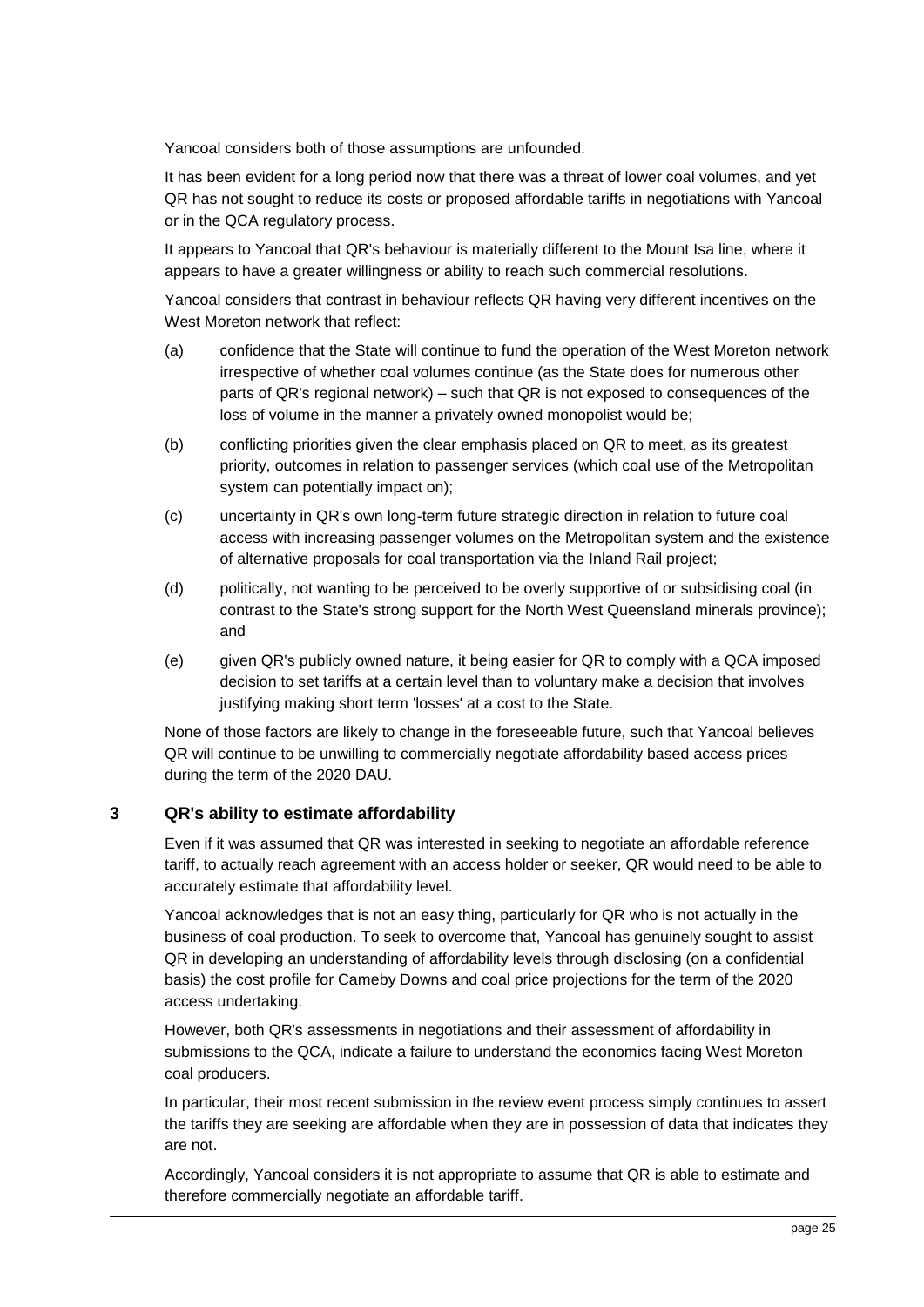# <span id="page-25-0"></span>**Schedule 3**

# <span id="page-25-1"></span>**Responses to Other QCA Questions**

## **1 De-coupling of access charges and reference tariffs**

*QCA Question: Does a 'de-coupling' of access charges from the reference tariff provide an appropriate way forward given the forecasts of low volumes and substantial unused capacity?*

The appropriateness of de-coupling access charges and reference tariffs is very much dependent on whether:

- (a) the reference tariff is set on the basis of affordability for Cameby Downs (as both Yancoal and QR consider appropriate) or a calculation of maximum allowable revenue based on a building blocks methodology); and
- (b) the 'de-coupling' is by way of prescribing the reference tariff as the ceiling price for access charges or just a default price which the access charges can be higher or lower than.

Yancoal has made efforts to negotiate a commercial tariff for the low volume scenario with QR for a substantial part of the 2020 DAU process. Disappointingly, despite those efforts no resolution has been able to be reached. From Yancoal's perspective, the inability to reach agreement is largely attributable to QR's lack of incentives to accept and/or inability to estimate tariffs that are actually affordable for Cameby Downs.

In addition (as discussed further in section [3](#page-26-0) of this Schedule below), Yancoal understands that under the provisions of its existing access agreement, Cameby Downs will automatically continue to pay the reference tariff.

Accordingly, Yancoal considers that if the reference tariff was calculated simply as a building blocks based ceiling limit on the assumption that the parties would be able to negotiate a lower appropriate tariff – that would be a flawed approach – which does not reflect the lived experience of the likely outcome. In practice, such an approach would simply result in Yancoal being charged the reference tariff and access seekers having to seek arbitration.

Consistent with the body of these submissions, Yancoal considers that the reference tariff should be set at the level of the currently prevailing tariffs as an affordable level for Cameby Downs based on its existing 2.1 mtpa production as it:

- (a) keeps Cameby Downs in business (and therefore the West Moreton rail network, Aurizon's rolling stock and QBH's coal terminal utilised);
- (b) enhances the prospects of an access seeker being able to negotiate new access (and thereby help volumes recover in the future); and
- (c) provides an affordable price at which access can be obtained in circumstances where an access dispute is not an appropriate of setting prices (for ad-hoc and temporary services for example).

If the QCA considered appropriate, Yancoal would be willing to support QR being given the flexibility to negotiate tariffs below that reference tariff, subject to the following needing to occur to ensure that such an approach was appropriate:

(a) the loss capitalisation methodology would need to treat any net profit as offsetting capitalised 'losses' (so that where QR negotiates new access at discount rates it doesn't produce the perverse outcome of creating further losses based on the difference between the charges actually received and the reference tariff); and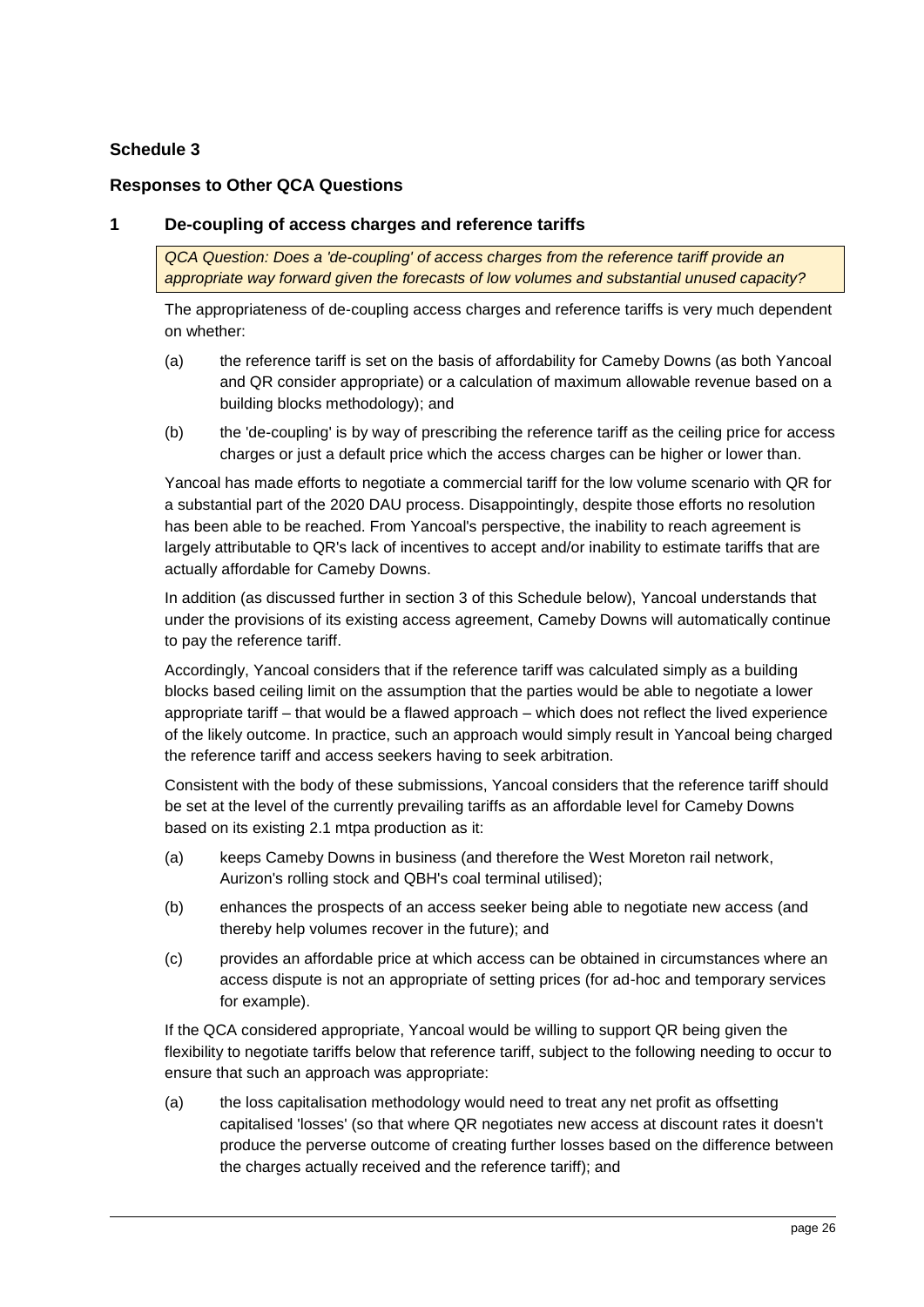- (b) given the automatic application of reference tariffs under existing access agreements, there would need to be measures to balance the interest in incentivising new volumes with the interest in preserving equity between various user's access charges, which could include:
	- (i) having such concessional charges limited to particular circumstances that are clearly tried to encouraging new volume (e.g. for up to 12 months during a rampup period for a new project or for ad hoc or other short term non-permanent volumes);
	- (ii) where Yancoal continues to pay the reference tariff under its existing access agreement, a rebate of some kind so the benefits of the additional volumes are shared between QR and continuing users which are paying the reference tariff; or
	- (iii) charges below the reference tariff outside of those circumstances needing to be approved by the QCA.

# **2 De-coupling take or pay and relinquishment fees**

*QCA Question: Is it appropriate to also 'de-couple' take or pay and relinquishment fees from the terms set out in the access undertaking?*

Yancoal considers that with an affordable reference tariff, parties will have greater flexibility to agree on the operation of additional ad-hoc services without this change.

Yancoal also has some residual concerns about:

- (a) the long-term impact on QR's revenue certainty and therefore tariffs of any long term access agreements that is entered during the 2020 access undertaking on a non-take or pay / no relinquishment fee basis; and
- (b) equity between access holders in relation to treatment of these issues.

In relation to the equity concerns, Yancoal is unsure as to what outcome this would have under the existing access agreement, which (as discussed in section [3](#page-26-0) below) provide for amendments to the access agreement to Reference Tariff Provisions which 'directly or indirectly relate to the application or interpretation of that reference tariff'.

## <span id="page-26-0"></span>**3 Existing Access Agreements**

*QCA Question: Would 'de-coupling' access charges from the reference tariff work with existing access agreements?*

## **3.1 Automatic pass through of reference tariffs**

The 2018 Cameby Downs Access Agreement (the *Existing Cameby Access Agreement*) relevantly provides for:

- (a) a review of the access charges schedule in Schedule 3 to align with the approved reference tariff and provisions of the undertaking 'directly or indirectly related to the application or interpretation of that reference tariff' (clause 19.1);
- (b) escalation of the charges in accordance with the approved reference tariff escalation (clause 2, Schedule 3); and
- (c) increase of the QCA levy to align with the levy as set by the QCA (clause 3, Schedule 3).

Those provisions are consistent with the equivalent provisions in QR's standard access agreement, and Yancoal assumes that any remaining access contracted by New Hope would therefore have been contracted on the same basis.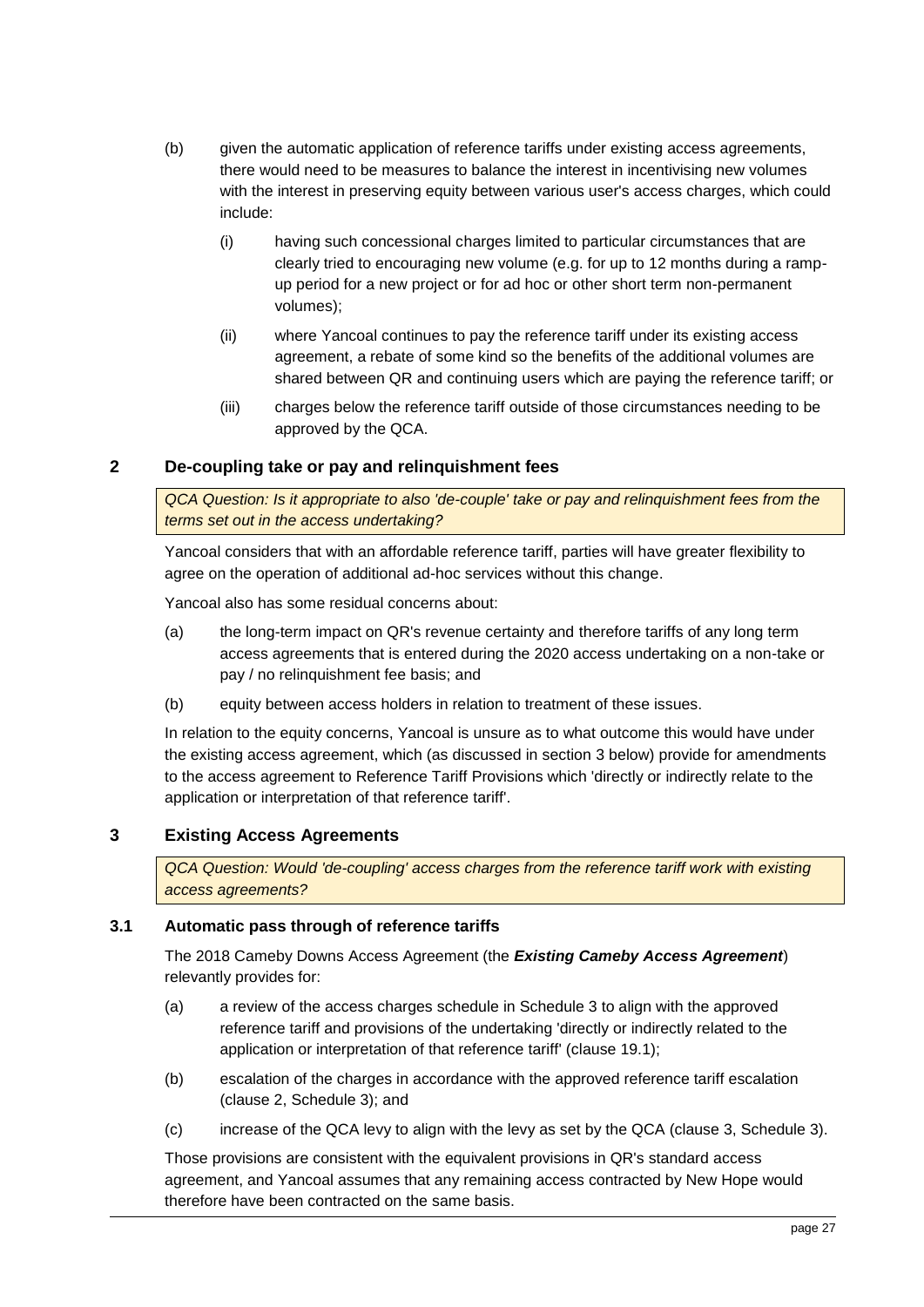Yancoal considers that, as a result of those provisions, any-decoupling of reference tariffs and access charges would effectively only take effect as it related to future access agreements.

Given the automatic outcome of applying the unaffordable reference tariff that would apply under existing access agreements, and the issues in relation to QR's abilities and incentive to negotiate an affordable price, it cannot not be appropriate to impose a building blocks based reference tariff and hope commercial negotiations would reduce that to an affordable level.

### **3.2 Consequences of there being no reference tariff**

For completeness Yancoal notes that if the QCA determined not to approve any reference tariff, the outcome under clause 2, Schedule 3 of the Existing Cameby Access Agreement is for a CPI based escalation of the access charge inputs.

In other words this would effectively continue the existing tariff in real terms.

That would clearly be more appropriate than a reference tariff at a completely unaffordable building blocks based tariff, and given that Yancoal considers that such charges are effectively the affordability level – it would be willing to support the QCA determining that was the appropriate outcome.

However, for the avoidance of doubt, Yancoal would prefer the reference tariff continuing to be set at prevailing levels (and therefore affordable), such that there is certainty as to the pricing for ad-hoc and additional volumes – and considers that is the appropriate result as it is more likely to incentivise such additional volumes.

## **4 Endorsed variation event for increased contracted volumes**

*QCA Question: Is it appropriate to include an endorsed variation event for resetting the reference tariff when contract volumes increase, if access charges are 'de-coupled' from the reference tariff?*

Yancoal's previous submissions supported an endorsed variation event where contracted volumes increase, on the assumption that the tariff was likely to be building blocks based.

However, for the avoidance of doubt, Yancoal strongly believes that in the circumstances of the likely Cameby Downs only volume outlook, to be appropriate the reference tariff must be based on affordability – rather than a build blocks approach.

Consequently, while Yancoal remains supportive of an 'endorsed variation event' where contracted volumes increase, it sees the 'endorsed variation event' as changing the notional building blocks price which is used in the loss capitalisation methodology, rather than directly altering the affordability based reference tariff itself.

That is, the endorsed variation event would result in adjustment of the reference tariff if there is a significant increase in contract volumes on the West Moreton network such that volume has risen to such an extent that the building blocks based reference tariff falls below the affordability based reference tariff (subject to allowances for QR to recover capitalised losses at that point).

## **5 Materiality threshold for endorsed variation event**

*QCA Question: If an endorsed variation event for increases in contracted volumes is included, should it be subject to a materiality threshold?*